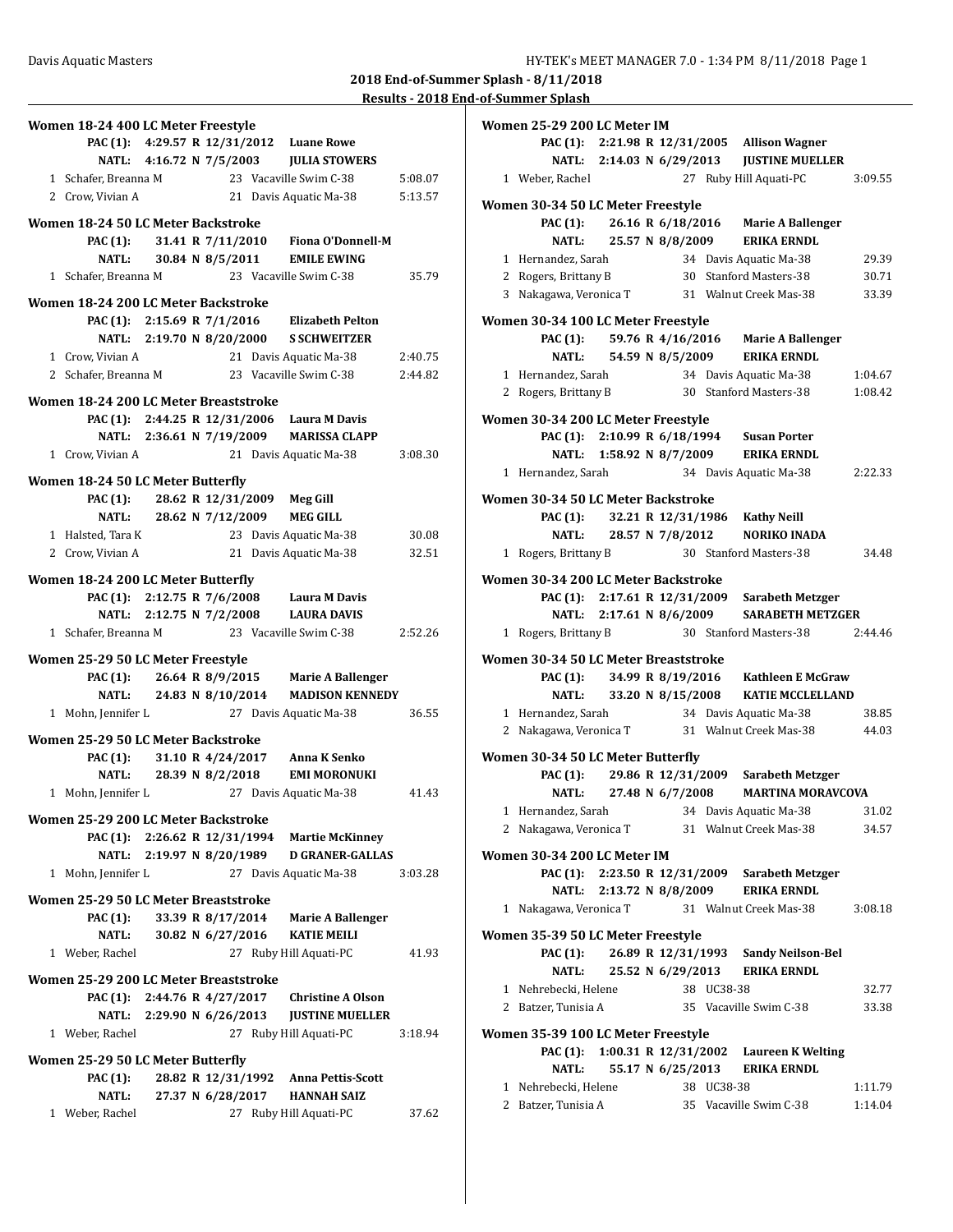| Women 35-39 200 LC Meter Freestyle                           |         |
|--------------------------------------------------------------|---------|
| PAC (1): 2:10.28 R 12/31/1999 Jill S Hernandez               |         |
| NATL: 2:00.04 N 6/26/2013<br><b>ERIKA ERNDL</b>              |         |
| 1 Holgerson, Candace L<br>37 Davis Aquatic Ma-38             | 2:57.00 |
| Women 35-39 400 LC Meter Freestyle                           |         |
| PAC (1): 4:37.34 R 12/31/1999<br><b>Jill S Hernandez</b>     |         |
| NATL: 4:16.19 N 6/1/2012<br><b>DAWN HECKMAN</b>              |         |
| 1 Nehrebecki, Helene<br>38 UC38-38                           | 5:44.79 |
|                                                              |         |
| Women 35-39 50 LC Meter Breaststroke                         |         |
| <b>PAC (1):</b><br>32.86 R 8/7/2013<br>Katie Glenn           |         |
| NATL: 32.86 N 8/9/2013 KATIE GLENN                           |         |
| 1 Nehrebecki, Helene<br>38 UC38-38                           | 43.19   |
| 35 Vacaville Swim C-38<br>2 Batzer, Tunisia A                | 44.57   |
| Women 35-39 200 LC Meter Breaststroke                        |         |
| PAC (1): 2:39.78 R 8/7/2013<br>Katie Glenn                   |         |
| NATL: 2:39.78 N 8/10/2013<br><b>KATIE GLENN</b>              |         |
| 1 Nehrebecki, Helene<br>38 UC38-38                           | 3:24.65 |
|                                                              |         |
| Women 35-39 50 LC Meter Butterfly                            |         |
| PAC (1): 29.79 R 12/31/1989 Laura B Val                      |         |
| NATL: 27.46 N 8/5/2014<br><b>NORIKO INADA</b>                |         |
| 1 Holgerson, Candace L 37 Davis Aquatic Ma-38                | 40.51   |
| Women 35-39 200 LC Meter IM                                  |         |
| PAC (1): 2:29.30 R 12/31/1989 Jill S Hernandez               |         |
| NATL: 2:22.42 N 7/19/1997 K PIPES-NEILSEN                    |         |
| 35 Vacaville Swim C-38                                       |         |
| 1 Batzer, Tunisia A                                          | 3:09.33 |
| Women 40-44 50 LC Meter Freestyle                            |         |
| 28.05 R 12/31/1992 Laura B Val<br><b>PAC</b> (1):            |         |
| 24.25 N 7/6/2008<br><b>NATL:</b><br><b>DARA TORRES</b>       |         |
| 1 Belluomini, Melanie C<br>41 Davis Aquatic Ma-38            | 33.43   |
| 44 Davis Aquatic Ma-38<br>2 Wright, Erica                    | 35.31   |
| 3 Clarke, Sunne A<br>44 Marcia's Enthusi-38                  | 39.85   |
|                                                              |         |
| Women 40-44 100 LC Meter Freestyle                           |         |
| PAC (1): 1:00.68 R 7/24/2016<br>Katie Glenn                  |         |
| 53.78 N 7/4/2008<br>NATL:<br><b>DARA TORRES</b>              |         |
| 1 Wright, Erica<br>44 Davis Aquatic Ma-38                    | 1:18.56 |
| 2 Belluomini, Melanie C<br>41 Davis Aquatic Ma-38            | 1:19.94 |
| Women 40-44 200 LC Meter Freestyle                           |         |
| <b>PAC</b> (1):<br>2:10.47 R 8/18/2016<br><b>Katie Glenn</b> |         |
| NATL: 2:09.00 N 5/25/2003<br><b>K PIPES-NEILSEN</b>          |         |
| 1 Wright, Erica<br>44 Davis Aquatic Ma-38                    | 2:53.20 |
|                                                              |         |
| Women 40-44 50 LC Meter Backstroke                           |         |
| PAC (1):<br>31.63 R 12/31/2009<br><b>Jody Smith</b>          |         |
| 29.62 N 8/2/2018<br><b>NATL:</b><br><b>NORIKO INADA</b>      |         |
| 1 Wright, Erica<br>44 Davis Aquatic Ma-38                    | 43.40   |
| 44 Marcia's Enthusi-38<br>2 Clarke, Sunne A                  | 47.63   |
| Women 40-44 50 LC Meter Breaststroke                         |         |
| <b>PAC</b> (1):<br>32.47 R 8/19/2016<br><b>Katie Glenn</b>   |         |
| <b>NATL:</b><br>32.47 N 8/19/2016<br><b>KATIE GLENN</b>      |         |
| Clarke, Sunne A<br>44 Marcia's Enthusi-38<br>1               |         |
|                                                              |         |
|                                                              | 51.04   |
|                                                              |         |
|                                                              |         |
|                                                              |         |

| Women 40-44 50 LC Meter Butterfly    |                           |                    |                                                 |         |
|--------------------------------------|---------------------------|--------------------|-------------------------------------------------|---------|
| <b>PAC</b> (1):                      |                           |                    | 29.89 R 12/31/1994 Laura B Val                  |         |
| NATL:                                | 28.36 N 6/8/2013          |                    | <b>ERIKA BRAUN</b>                              |         |
| 1 Belluomini, Melanie C              |                           |                    | 41 Davis Aquatic Ma-38                          | 35.11   |
| 2 Clarke. Sunne A                    |                           |                    | 44 Marcia's Enthusi-38                          | 48.29   |
|                                      |                           |                    |                                                 |         |
| Women 45-49 50 LC Meter Freestyle    |                           |                    |                                                 |         |
|                                      |                           |                    | PAC (1): 28.56 R 12/31/2006 Suzanne M Heim-Bo   |         |
|                                      | NATL: 27.09 N 8/5/2017    |                    | THOMAS\BRAUN                                    |         |
| 1 Rodriguez, Karin                   |                           |                    | 47 Davis Aquatic Ma-38                          | 35.60   |
| Women 45-49 100 LC Meter Freestyle   |                           |                    |                                                 |         |
|                                      |                           |                    | PAC (1): 1:02.11 R 12/31/2003 Suzanne M Heim-Bo |         |
|                                      | NATL: 57.40 N 8/8/2015    |                    | <b>MELANIE THOMAS</b>                           |         |
| 1 Leacox, Ginger Y                   |                           |                    | 49 Davis Aquatic Ma-38                          | 1:07.92 |
|                                      |                           |                    |                                                 |         |
| Women 45-49 200 LC Meter Freestyle   |                           |                    |                                                 |         |
|                                      |                           |                    | PAC (1): 2:13.17 R 12/31/2003 Suzanne M Heim-Bo |         |
|                                      | NATL: 2:10.09 N 6/13/2009 |                    | <b>K PIPES-NEILSEN</b>                          |         |
| 1 Leacox, Ginger Y                   |                           |                    | 49 Davis Aquatic Ma-38                          | 2:34.88 |
| Women 45-49 50 LC Meter Breaststroke |                           |                    |                                                 |         |
|                                      |                           |                    |                                                 |         |
|                                      |                           |                    | PAC (1): 36.97 R 12/31/1994 Susan Roy           |         |
|                                      | NATL: 33.66 N 7/17/2010   |                    | <b>S VON DER LIPPE</b>                          |         |
| 1 Rodriguez, Karin                   |                           |                    | 47 Davis Aquatic Ma-38                          | 43.70   |
| Women 45-49 50 LC Meter Butterfly    |                           |                    |                                                 |         |
| <b>PAC (1):</b>                      |                           |                    | 30.01 R 12/31/2009 Lisa A Ward                  |         |
|                                      | NATL: 28.40 N 8/5/2017    |                    | ERIKA BRAUN                                     |         |
| 1 Peroni, Diana H                    |                           |                    | 46 Swymnut Masters-38                           | 41.83   |
|                                      |                           |                    |                                                 |         |
| Women 45-49 200 LC Meter Butterfly   |                           |                    |                                                 |         |
|                                      |                           |                    | PAC (1): 2:31.37 R 12/31/1998 Laura B Val       |         |
|                                      |                           |                    | NATL: 2:24.34 N 6/20/2009 K PIPES-NEILSEN       |         |
| 1 Peroni, Diana H                    |                           |                    | 46 Swymnut Masters-38                           | 3:29.20 |
| Women 50-54 50 LC Meter Freestyle    |                           |                    |                                                 |         |
| <b>PAC (1):</b>                      |                           |                    | 28.22 R 12/31/2001 Laura B Val                  |         |
| <b>NATL:</b>                         | 28.17 N 7/9/2016          |                    | <b>FALL WILLEBOORDSE</b>                        |         |
| 1 Roberts, Julie E                   |                           |                    | 54 Davis Aquatic Ma-38                          | 31.96   |
| 2 Fackert, Susan                     |                           |                    | 52 Davis Aquatic Ma-38                          | 36.67   |
|                                      |                           |                    |                                                 |         |
| 3 Crow, Joan A                       |                           |                    | 54 Davis Aquatic Ma-38                          | 38.04   |
| Women 50-54 400 LC Meter Freestyle   |                           |                    |                                                 |         |
| PAC (1):                             | 4:40.66 R 8/7/2013        |                    | <b>Jill S Hernandez</b>                         |         |
| <b>NATL:</b>                         | 4:40.66 N 8/11/2013       |                    | <b>JILL HERNANDEZ</b>                           |         |
| 1 Shu, Vicki                         |                           |                    | 50 Marcia's Enthusi-38                          | 5:57.91 |
|                                      |                           |                    |                                                 |         |
| Women 50-54 50 LC Meter Backstroke   |                           |                    |                                                 |         |
| <b>PAC</b> (1):                      |                           | 33.45 R 12/31/2009 | <b>Bonnie M Bilich</b>                          |         |
| NATL:                                |                           | 32.41 N 6/22/2013  | <b>LESLIE LIVINGSTON</b>                        |         |
| 1 Roberts, Julie E                   |                           |                    | 54 Davis Aquatic Ma-38                          | 36.77   |
| 2 Phalen, Jennifer R                 |                           |                    | 54 Davis Aquatic Ma-38                          | 49.57   |
| Women 50-54 200 LC Meter Backstroke  |                           |                    |                                                 |         |
| PAC (1): 2:39.40 R 12/31/2009        |                           |                    | <b>Bonnie M Bilich</b>                          |         |
| NATL:                                | 2:26.64 N 8/4/2014        |                    | <b>ELLEN REYNOLDS</b>                           |         |
|                                      |                           |                    |                                                 |         |
| 1 Phalen, Jennifer R                 |                           |                    | 54 Davis Aquatic Ma-38                          | 3:48.40 |
| Women 50-54 50 LC Meter Breaststroke |                           |                    |                                                 |         |
| <b>PAC</b> (1):                      |                           | 37.95 R 12/31/2006 | <b>Leianne S Critten</b>                        |         |
| <b>NATL:</b>                         |                           | 37.31 N 8/19/2016  | <b>KRATTLI\TRACY</b>                            |         |
| 1 Phalen, Jennifer R                 |                           |                    | 54 Davis Aquatic Ma-38                          | 47.14   |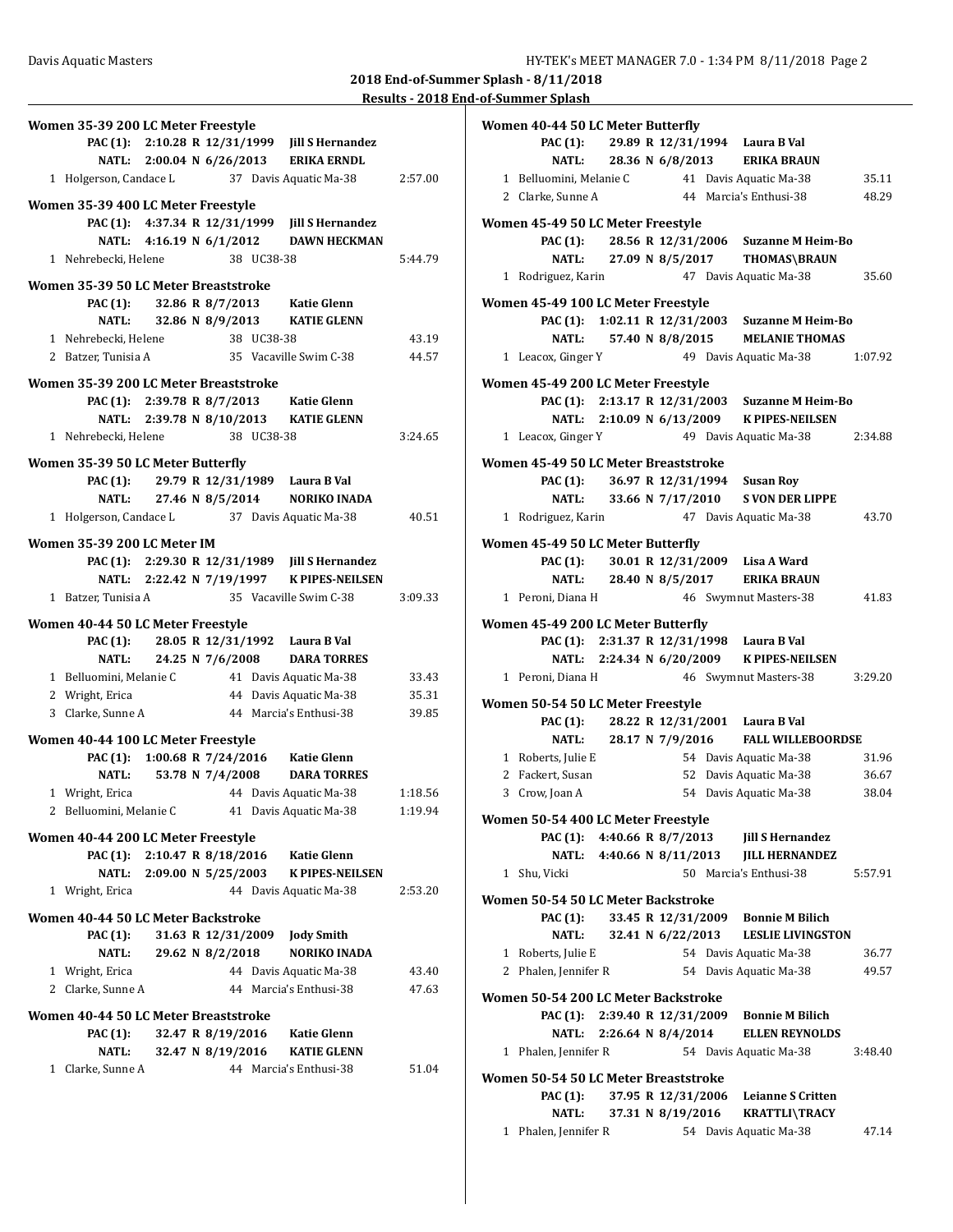|              | (Women 50-54 50 LC Meter Breaststroke) |                           |                    |                          |         |
|--------------|----------------------------------------|---------------------------|--------------------|--------------------------|---------|
|              | 2 Crow, Joan A                         |                           |                    | 54 Davis Aquatic Ma-38   | 48.96   |
|              | Women 50-54 50 LC Meter Butterfly      |                           |                    |                          |         |
|              |                                        |                           | 30.72 R 12/31/2001 | Laura B Val              |         |
|              | PAC (1):<br><b>NATL:</b>               |                           | 29.82 N 7/24/2016  | <b>SUSAN WILLIAMS</b>    |         |
|              |                                        |                           |                    | 54 Davis Aquatic Ma-38   |         |
|              | 1 Roberts, Julie E                     |                           | 52                 |                          | 35.03   |
|              | 2 Fackert, Susan                       |                           |                    | Davis Aquatic Ma-38      | 40.53   |
|              | 3 Phalen, Jennifer R                   |                           |                    | 54 Davis Aquatic Ma-38   | 47.67   |
|              | Women 50-54 200 LC Meter Butterfly     |                           |                    |                          |         |
|              | PAC (1):                               | 2:31.55 R 12/31/2001      |                    | Laura B Val              |         |
|              |                                        | NATL: 2:31.55 N 8/18/2001 |                    | <b>LAURA VAL</b>         |         |
|              | 1 Shu, Vicki                           |                           |                    | 50 Marcia's Enthusi-38   | 3:14.31 |
|              | 2 Phalen, Jennifer R                   |                           |                    | 54 Davis Aquatic Ma-38   | 4:09.67 |
|              | Women 50-54 200 LC Meter IM            |                           |                    |                          |         |
|              | PAC (1):                               | 2:36.05 R 7/24/2016       |                    | <b>Susan H Preston</b>   |         |
|              | NATL:                                  | 2:31.02 N 8/7/2016        |                    | <b>ELLEN REYNOLDS</b>    |         |
| 1            | Garforth, Emma                         |                           |                    | 50 Davis Aquatic Ma-38   | 2:56.64 |
|              |                                        |                           |                    |                          |         |
|              | Women 55-59 50 LC Meter Freestyle      |                           |                    |                          |         |
|              | <b>PAC</b> (1):                        |                           | 28.69 R 12/31/2008 | Laura B Val              |         |
|              | <b>NATL:</b>                           |                           | 28.69 N 7/16/2017  | <b>VAL\PIPES</b>         |         |
|              | 1 Russell, Jane E                      |                           |                    | 55 Davis Aquatic Ma-38   | 33.95   |
|              | 2 Pratt, Wendy B                       |                           |                    | 58 Davis Aquatic Ma-38   | 35.24   |
|              | 3 Loomis, Caroline                     |                           |                    | 55 Davis Aquatic Ma-38   | 35.63   |
|              | 4 Rock, Sarah                          |                           |                    | 56 Davis Aquatic Ma-38   | 37.17   |
|              | 5 Dibley, Allison M                    |                           |                    | 56 Walnut Creek Mas-38   | 38.29   |
|              | 6 Mata, Margo J                        |                           |                    | 55 Davis Aquatic Ma-38   | 42.75   |
|              | 7 Bowden, Melanie                      |                           |                    | 55 Davis Aquatic Ma-38   | 43.77   |
|              | 8 Fung, Debbie M                       |                           | 58                 | Davis Aquatic Ma-38      | 45.80   |
| 9.           | Focha, Teresa M                        |                           | 57                 | Modesto Area Aqu-38      | 47.92   |
|              | Women 55-59 100 LC Meter Freestyle     |                           |                    |                          |         |
|              | <b>PAC</b> (1):                        | 1:02.02 R 12/31/2007      |                    | Laura B Val              |         |
|              | <b>NATL:</b>                           | 1:02.02 N 8/13/2007       |                    | <b>VAL\VAL</b>           |         |
|              | 1 Pratt, Wendy B                       |                           |                    | 58 Davis Aquatic Ma-38   | 1:17.58 |
|              | 2 Rock, Sarah                          |                           |                    | 56 Davis Aquatic Ma-38   | 1:23.59 |
|              | 3 Langston, Julie A                    |                           |                    | 56 Davis Aquatic Ma-38   | 1:28.77 |
|              |                                        |                           |                    |                          |         |
|              | Women 55-59 200 LC Meter Freestyle     |                           |                    |                          |         |
|              | PAC (1):                               | 2:16.28 R 12/31/2009      |                    | Laura B Val              |         |
|              | <b>NATL:</b>                           | 2:16.28 N 8/6/2009        |                    | <b>LAURA VAL</b>         |         |
| 1            | Dibley, Allison M                      |                           |                    | 56 Walnut Creek Mas-38   | 3:24.91 |
|              | Women 55-59 400 LC Meter Freestyle     |                           |                    |                          |         |
|              | PAC (1):                               | 4:46.69 R 7/26/2015       |                    | <b>Jill S Hernandez</b>  |         |
|              | <b>NATL:</b>                           | 4:46.69 N 7/26/2015       |                    | <b>IILL HERNANDEZ</b>    |         |
|              | 1 Russell, Jane E                      |                           |                    | 55 Davis Aquatic Ma-38   | 5:45.58 |
|              | 2 Dibley, Allison M                    |                           |                    | 56 Walnut Creek Mas-38   | 7:17.89 |
|              |                                        |                           |                    |                          |         |
|              | Women 55-59 50 LC Meter Backstroke     |                           |                    |                          |         |
|              | <b>PAC</b> (1):                        |                           | 33.75 R 12/31/2010 | Laura B Val              |         |
|              | <b>NATL:</b>                           |                           | 31.99 N 8/2/2018   | <b>HOLLY GREEN BLAIR</b> |         |
| $\mathbf{1}$ | Focha, Teresa M                        |                           | 57                 | Modesto Area Aqu-38      | 57.15   |
|              | 2 Carroll, Leah A                      |                           | 57                 | Albany Armada Aq-38      | 57.36   |
|              | 3 Fung, Debbie M                       |                           | 58                 | Davis Aquatic Ma-38      | 59.07   |

|           | Women 55-59 200 LC Meter Backstroke    |                      |                    |                                  |         |
|-----------|----------------------------------------|----------------------|--------------------|----------------------------------|---------|
|           | PAC (1): 2:40.84 R 7/15/2017           |                      |                    | <b>Bonnie M Bilich</b>           |         |
|           | <b>NATL:</b>                           | 2:37.77 N 7/16/2017  |                    | <b>KARLYN PIPES</b>              |         |
|           | 1 Kuzhela, Elena                       |                      |                    | 58 Novaquatics Mast-33           | 3:17.22 |
|           | 2 Langston, Julie A                    |                      |                    | 56 Davis Aquatic Ma-38           | 3:44.95 |
|           | 3 Carroll, Leah A                      |                      |                    | 57 Albany Armada Aq-38           | 4:09.72 |
|           |                                        |                      |                    |                                  |         |
|           | Women 55-59 50 LC Meter Breaststroke   |                      |                    |                                  |         |
|           | <b>PAC</b> (1):                        |                      | 41.31 R 7/16/2017  | Jana Matena                      |         |
|           | <b>NATL:</b>                           |                      | 37.13 N 7/16/2017  | <b>CAROLINE KRATTLI</b>          |         |
|           | 1 Russell, Jane E                      |                      | 55                 | Davis Aquatic Ma-38              | 46.37   |
|           | 2 Mata, Margo J                        |                      | 55                 | Davis Aquatic Ma-38              | 49.47   |
| 3         | Bowden, Melanie                        |                      |                    | 55 Davis Aquatic Ma-38           | 56.32   |
|           | 4 Dibley, Allison M                    |                      |                    | 56 Walnut Creek Mas-38           | 1:00.89 |
|           | 5 Focha, Teresa M                      |                      |                    | 57 Modesto Area Aqu-38           | 1:04.07 |
|           | Women 55-59 200 LC Meter Breaststroke  |                      |                    |                                  |         |
|           | PAC (1): $3:20.21 \text{ R}$ 7/16/2017 |                      |                    | <b>Merrie E Walts</b>            |         |
|           | <b>NATL:</b>                           | 3:01.66 N 6/11/2017  |                    | <b>CAROLINE KRATTLI</b>          |         |
|           | 1 Russell, Jane E                      |                      |                    | 55 Davis Aquatic Ma-38           | 3:36.79 |
| 2         | Dibley, Allison M                      |                      |                    | 56 Walnut Creek Mas-38           | 4:44.39 |
|           |                                        |                      |                    |                                  |         |
|           | Women 55-59 50 LC Meter Butterfly      |                      |                    |                                  |         |
|           | PAC (1):                               |                      |                    | 31.42 R 12/31/2009 Laura B Val   |         |
|           | <b>NATL:</b>                           |                      | 30.52 N 7/10/2016  | <b>LESLIE LIVINGSTON</b>         |         |
|           | 1 Pratt, Wendy B                       |                      |                    | 58 Davis Aquatic Ma-38           | 37.64   |
|           | 2 Carroll, Leah A                      |                      | 57                 | Albany Armada Aq-38              | 54.01   |
|           | 3 Focha, Teresa M                      |                      | 57                 | Modesto Area Aqu-38              | 55.04   |
|           | Women 55-59 200 LC Meter Butterfly     |                      |                    |                                  |         |
|           | PAC (1):                               |                      |                    | 2:41.51 R 12/31/2007 Laura B Val |         |
|           | NATL:                                  | 2:41.51 N 7/8/2007   |                    | <b>LAURA VAL</b>                 |         |
| $1 \quad$ | Carroll, Leah A                        |                      |                    | 57 Albany Armada Aq-38           | 4:03.72 |
|           |                                        |                      |                    |                                  |         |
|           | Women 55-59 200 LC Meter IM            |                      |                    |                                  |         |
|           | <b>PAC</b> (1):                        | 2:38.74 R 7/26/2015  |                    | <b>Jill S Hernandez</b>          |         |
|           | <b>NATL:</b>                           | 2:38.74 N 7/26/2015  |                    | <b>IILL HERNANDEZ</b>            |         |
|           | 1 Russell, Jane E                      |                      |                    | 55 Davis Aquatic Ma-38           | 3:05.01 |
|           | 2 Carroll. Leah A                      |                      | 57                 | Albany Armada Aq-38              | 4:13.30 |
|           | 3 Focha, Teresa M                      |                      |                    | 57 Modesto Area Aqu-38           | 4:21.84 |
|           | Women 60-64 50 LC Meter Freestyle      |                      |                    |                                  |         |
|           | <b>PAC</b> (1):                        |                      | 29.31 R 12/31/2011 | Laura B Val                      |         |
|           | <b>NATL:</b>                           |                      | 29.31 N 8/6/2011   | <b>LAURA VAL</b>                 |         |
|           | 1 Barrett, Diane M                     |                      |                    | 62 Davis Aquatic Ma-38           | 39.57   |
|           | 2 Mothersill, Jane                     |                      |                    | 62 Swymnut Masters-38            | 41.91   |
| 3         | Gill, Kathy                            |                      |                    | 64 Davis Aquatic Ma-38           | 46.08   |
| 4         | Johnson, Deanna L                      |                      |                    | 62 Davis Aquatic Ma-38           | 49.11   |
|           |                                        |                      |                    |                                  |         |
|           | Women 60-64 100 LC Meter Freestyle     |                      |                    |                                  |         |
|           | <b>PAC</b> (1):                        | 1:03.83 R 12/31/2011 |                    | Laura B Val                      |         |
|           | NATL:                                  | 1:03.83 N 8/5/2011   |                    | <b>LAURA VAL</b>                 |         |
| 1         | Thomas, Elaine S                       |                      |                    | 64 Mountain View Ma-38           | 1:46.75 |
|           | Women 60-64 200 LC Meter Freestyle     |                      |                    |                                  |         |
|           | <b>PAC</b> (1):                        | 2:21.48 R 12/31/2012 |                    | Laura B Val                      |         |
|           | NATL:                                  | 2:21.48 N 6/12/2012  |                    | <b>LAURA VAL</b>                 |         |
|           | 1 O'Brien, Charlene                    |                      |                    | 62 Walnut Creek Mas-38           | 2:43.72 |
|           |                                        |                      |                    |                                  |         |
|           |                                        |                      |                    |                                  |         |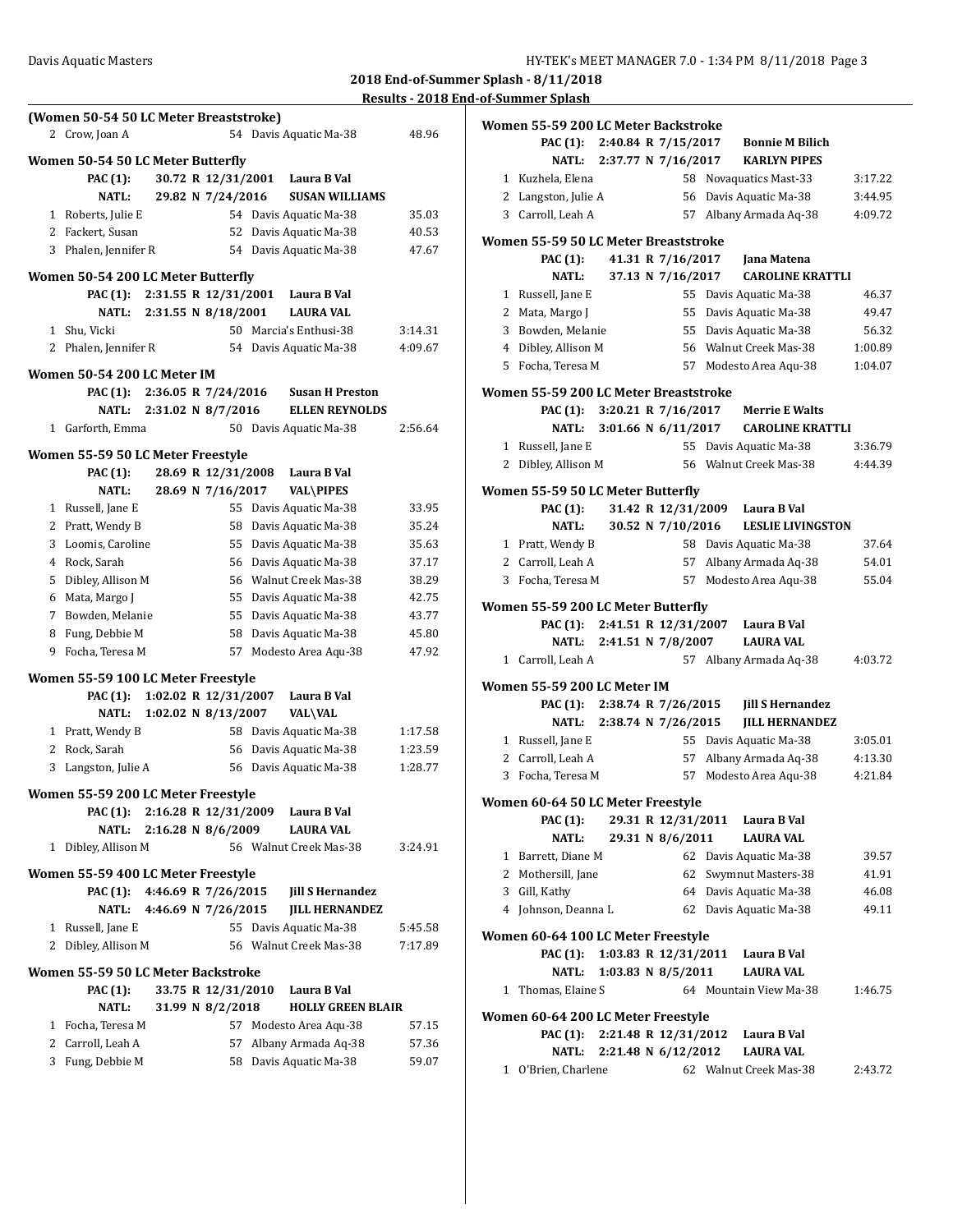| Women 60-64 50 LC Meter Backstroke                                  |                     |  |                                                                                 |         |
|---------------------------------------------------------------------|---------------------|--|---------------------------------------------------------------------------------|---------|
| PAC (1): 33.86 R 8/9/2015                                           |                     |  | Laura B Val                                                                     |         |
| NATL:                                                               |                     |  | 33.86 N 8/9/2015 LAURA VAL                                                      |         |
| 1 O'Brien, Charlene                                                 |                     |  | 62 Walnut Creek Mas-38                                                          | 41.45   |
| 2 Gill, Kathy                                                       |                     |  | 64 Davis Aquatic Ma-38                                                          | 53.12   |
| 3 Thomas, Elaine S                                                  |                     |  | 64 Mountain View Ma-38                                                          | 54.24   |
| 4 Johnson, Deanna L                                                 |                     |  | 62 Davis Aquatic Ma-38                                                          | 57.90   |
| Women 60-64 200 LC Meter Backstroke                                 |                     |  |                                                                                 |         |
|                                                                     |                     |  | PAC (1): 2:44.38 R 7/12/2013 Laura B Val                                        |         |
|                                                                     |                     |  | NATL: 2:44.38 N 7/13/2013 LAURA VAL                                             |         |
| 1 Thomas, Elaine S                                                  |                     |  | 64 Mountain View Ma-38                                                          | 4:21.84 |
| Women 60-64 50 LC Meter Breaststroke                                |                     |  |                                                                                 |         |
|                                                                     |                     |  | PAC (1): 42.80 R 8/20/2017 Barbara C Wheeler                                    |         |
| NATL:                                                               |                     |  | 39.02 N 8/19/2016 BETH ESTEL                                                    |         |
| 1 Mothersill, Jane                                                  |                     |  | 62 Swymnut Masters-38                                                           | 53.73   |
| 2 Gill, Kathy                                                       |                     |  | 64 Davis Aquatic Ma-38                                                          | 55.60   |
|                                                                     |                     |  |                                                                                 |         |
| Women 60-64 50 LC Meter Butterfly                                   |                     |  |                                                                                 |         |
| <b>PAC (1):</b>                                                     |                     |  | 32.27 R 12/31/2012 Laura B Val                                                  |         |
| <b>NATL:</b>                                                        |                     |  | 31.27 N 7/31/2018 TRACI GRANGER                                                 |         |
| 1 O'Brien, Charlene                                                 |                     |  | 62 Walnut Creek Mas-38                                                          | 36.56   |
| 2 Gill, Kathy                                                       |                     |  | 64 Davis Aquatic Ma-38                                                          | 50.41   |
| Women 60-64 200 LC Meter IM                                         |                     |  |                                                                                 |         |
|                                                                     |                     |  | PAC (1): 2:47.99 R 7/12/2013 Laura B Val                                        |         |
|                                                                     |                     |  | NATL: 2:47.99 N 7/14/2013 LAURA VAL                                             |         |
| 1 Gill, Kathy                                                       |                     |  | 64 Davis Aquatic Ma-38                                                          | 4:16.66 |
| Women 65-69 50 LC Meter Freestyle                                   |                     |  |                                                                                 |         |
|                                                                     |                     |  | PAC (1): 29.92 R 8/21/2016 Laura B Val                                          |         |
|                                                                     |                     |  | NATL: 29.17 N 7/29/2018 LAURA VAL                                               |         |
| 1 Guthrie, Sally K                                                  |                     |  | 68 Sierra Marlins M-38                                                          | 38.39   |
|                                                                     |                     |  |                                                                                 |         |
| Women 65-69 100 LC Meter Freestyle                                  |                     |  |                                                                                 |         |
|                                                                     |                     |  | PAC (1): 1:05.00 R 8/20/2017 Laura B Val<br>NATL: 1:04.89 N 7/30/2018 LAURA VAL |         |
|                                                                     |                     |  |                                                                                 |         |
| 1 Guthrie, Sally K<br>2 Daubert, Catherine J 66 Davis Aquatic Ma-38 |                     |  | 68 Sierra Marlins M-38                                                          | 1:23.63 |
|                                                                     |                     |  |                                                                                 | 2:13.25 |
| Women 65-69 200 LC Meter Freestyle                                  |                     |  |                                                                                 |         |
| <b>PAC</b> (1):                                                     | 2:25.29 R 8/18/2016 |  | Laura B Val                                                                     |         |
| <b>NATL:</b>                                                        | 2:25.29 N 8/18/2016 |  | LAURA VAL                                                                       |         |
| 1 Willard, Mimi                                                     |                     |  | 65 Swymnut Masters-38                                                           | 3:24.15 |
| 2 Lantz, Katy C                                                     |                     |  | 65 Davis Aquatic Ma-38                                                          | 3:48.37 |
| Women 65-69 400 LC Meter Freestyle                                  |                     |  |                                                                                 |         |
|                                                                     |                     |  | PAC (1): 5:20.83 R 7/16/2017 Laura B Val                                        |         |
| NATL: 5:18.04 N 7/15/2018                                           |                     |  | <b>LAURA VAL</b>                                                                |         |
| 1 Guthrie, Sally K                                                  |                     |  | 68 Sierra Marlins M-38                                                          | 6:16.08 |
|                                                                     |                     |  |                                                                                 |         |
| Women 65-69 200 LC Meter Backstroke                                 |                     |  |                                                                                 |         |
| PAC (1): 2:49.39 R 8/21/2016                                        |                     |  | Laura B Val                                                                     |         |
| NATL: 2:49.39 N 8/21/2016                                           |                     |  | <b>LAURA VAL</b>                                                                |         |
| 1 Willard, Mimi                                                     |                     |  | 65 Swymnut Masters-38                                                           | 3:52.42 |
| Women 65-69 200 LC Meter IM                                         |                     |  |                                                                                 |         |
|                                                                     |                     |  | PAC (1): 2:54.16 R 7/24/2016 Laura B Val                                        |         |
| NATL: 2:54.16 N 7/24/2016                                           |                     |  | <b>LAURA VAL</b>                                                                |         |
| 1 Willard, Mimi                                                     |                     |  | 65 Swymnut Masters-38                                                           | 3:58.27 |

| Women 70-74 50 LC Meter Freestyle     |                           |                    |                                             |         |
|---------------------------------------|---------------------------|--------------------|---------------------------------------------|---------|
| <b>PAC</b> (1):                       |                           |                    | 34.45 R 8/20/2017 Ruth Y Shaps              |         |
| NATL:                                 | 33.02 N 8/5/2017          |                    | <b>DIANN UUSTAL</b>                         |         |
| 1 Hornof, Kristine T                  |                           |                    | 71 Davis Aquatic Ma-38                      | 47.82   |
| 2 Reedy, Peggy A                      |                           |                    | 72 Davis Aquatic Ma-38                      | 47.95   |
|                                       |                           |                    |                                             |         |
| 3 Iwamoto, Mizuho                     |                           |                    | 70 Davis Aquatic Ma-38                      | 52.87   |
| --- Boettler, Lori D                  |                           |                    | 72 Walnut Creek Mas-38                      | DQ      |
| Women 70-74 100 LC Meter Freestyle    |                           |                    |                                             |         |
|                                       |                           |                    | PAC (1): 1:17.96 R 7/16/2017 Ruth Y Shaps   |         |
|                                       | NATL: 1:15.30 N 8/4/2017  |                    | UUSTAL\UUSTAL                               |         |
| 1 Iwamoto, Mizuho                     |                           |                    | 70 Davis Aquatic Ma-38                      | 1:58.71 |
|                                       |                           |                    |                                             |         |
| Women 70-74 50 LC Meter Backstroke    |                           |                    |                                             |         |
|                                       |                           |                    | PAC (1): 42.94 R 8/20/2017 Ruth Y Shaps     |         |
|                                       | NATL: 39.11 N 8/4/2017    |                    | DIANN UUSTAL                                |         |
| 1 Barnea, Daniela                     |                           |                    | 74 Stanford Masters-38                      | 52.87   |
| 2 Hornof, Kristine T                  |                           |                    | 71 Davis Aquatic Ma-38                      | 59.58   |
| 3 Boettler, Lori D                    |                           |                    | 72 Walnut Creek Mas-38                      | 59.69   |
| 4 Iwamoto, Mizuho                     |                           |                    | 70 Davis Aquatic Ma-38                      | 1:17.20 |
|                                       |                           |                    |                                             |         |
| Women 70-74 50 LC Meter Breaststroke  |                           |                    |                                             |         |
| PAC (1):                              | 47.11 R 8/8/2015          |                    | Daniela Barnea                              |         |
| <b>NATL:</b>                          |                           | 43.19 N 8/3/2018   | <b>DANA BROWN</b>                           |         |
| 1 Barnea, Daniela                     |                           |                    | 74 Stanford Masters-38                      | 50.64   |
| 2 Hornof, Kristine T                  |                           |                    | 71 Davis Aquatic Ma-38                      | 59.83   |
| 3 Iwamoto, Mizuho                     |                           |                    | 70 Davis Aquatic Ma-38                      | 1:14.69 |
|                                       |                           |                    |                                             |         |
| Women 70-74 100 LC Meter Breaststroke |                           |                    |                                             |         |
|                                       |                           |                    | PAC (1): 1:43.02 R 8/9/2014 Daniela Barnea  |         |
|                                       |                           |                    | NATL: 1:38.78 N 7/18/2009 JOANN LEILICH     |         |
|                                       |                           |                    |                                             |         |
| 1 Barnea, Daniela                     |                           |                    | 74 Stanford Masters-38                      | 1:49.02 |
|                                       |                           |                    |                                             |         |
| Women 70-74 200 LC Meter Breaststroke |                           |                    |                                             |         |
|                                       |                           |                    | PAC (1): 3:46.33 R 8/8/2015 Daniela Barnea  |         |
|                                       |                           |                    |                                             |         |
| 1 Barnea, Daniela                     |                           |                    | 74 Stanford Masters-38                      | 3:54.31 |
| Women 70-74 100 LC Meter Butterfly    |                           |                    |                                             |         |
|                                       |                           |                    | PAC (1): 1:44.98 R 6/29/2014 Daniela Barnea |         |
|                                       |                           |                    | NATL: 1:35.09 N 7/10/2016 MARGOT PETTIJOHN  |         |
|                                       |                           |                    |                                             |         |
| 1 Barnea, Daniela                     |                           |                    | 74 Stanford Masters-38                      | 1:55.91 |
| Women 70-74 200 LC Meter Butterfly    |                           |                    |                                             |         |
|                                       |                           |                    | PAC (1): 3:47.65 R 6/29/2014 Daniela Barnea |         |
| <b>NATL:</b>                          | 3:37.41 N 7/24/2016       |                    | <b>MARGOT PETTIJOHN</b>                     |         |
| 1 Barnea, Daniela                     |                           |                    | 74 Stanford Masters-38                      | 4:09.37 |
|                                       |                           |                    |                                             |         |
| Women 70-74 200 LC Meter IM           |                           |                    |                                             |         |
| <b>PAC</b> (1):                       |                           |                    | 3:32.94 R 12/31/1999 Gail Roper             |         |
|                                       | NATL: 3:20.72 N 6/26/2016 |                    | <b>MARGOT PETTIJOHN</b>                     |         |
| 1 Barnea, Daniela                     |                           |                    | 74 Stanford Masters-38                      | 3:45.24 |
| Women 75-79 50 LC Meter Backstroke    |                           |                    |                                             |         |
| <b>PAC</b> (1):                       |                           |                    | <b>Margery Meyer</b>                        |         |
| NATL:                                 |                           | 49.98 R 12/31/1999 | <b>DORIS STEADMAN</b>                       |         |
|                                       |                           | 44.43 N 8/23/1999  |                                             |         |
| 1 Westergaard, Leslie M               |                           |                    | 75 Davis Aquatic Ma-38                      | 56.07   |
| 2 Norris, Roswita D                   |                           |                    | 76 Davis Aquatic Ma-38                      | 1:12.00 |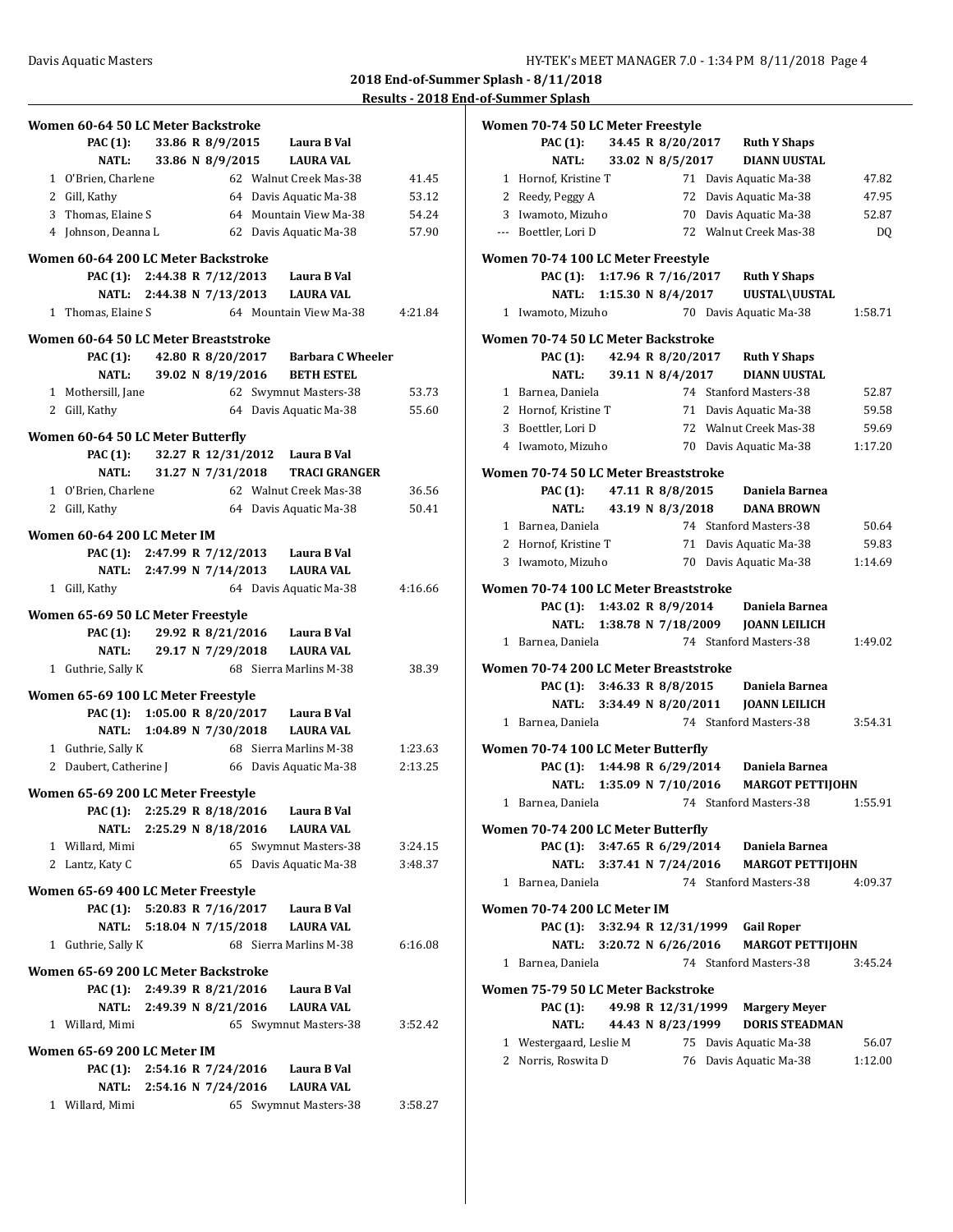**Results - 2018 End-of-Summer Splash**

| Women 75-79 200 LC Meter Backstroke                                       |          |
|---------------------------------------------------------------------------|----------|
| PAC (1): 4:08.98 R 12/31/2006 Ann M Hirsch                                |          |
| NATL: 3:39.41 N 8/23/1999 DORIS STEADMAN                                  |          |
| 1 Westergaard, Leslie M<br>75 Davis Aquatic Ma-38                         | 4:09.03  |
| Women 80-84 50 LC Meter Freestyle                                         |          |
| PAC (1):<br>42.29 R 12/31/2002 Margery Meyer                              |          |
| 38.64 N 3/7/2009<br><b>NATL:</b><br><b>GAIL ROPER</b>                     |          |
| 1 Flesh, Anice W<br>82 Swymnut Masters-38                                 | 52.74    |
|                                                                           |          |
| Women 80-84 50 LC Meter Breaststroke                                      |          |
| PAC (1): 53.40 R 12/31/2011 Ann M Hirsch                                  |          |
| NATL: 53.10 N 7/22/2018 ANNE WILLIAMS                                     |          |
| 1 Flesh, Anice W<br>82 Swymnut Masters-38                                 | 1:13.99  |
| Women 80-84 200 LC Meter Breaststroke                                     |          |
| PAC (1): $4:17.64$ R $12/31/2011$<br>Ann M Hirsch                         |          |
| NATL: 4:08.62 N 7/22/2018 ANNE WILLIAMS                                   |          |
| 1 Flesh, Anice W<br>82 Swymnut Masters-38                                 | 5:34.70  |
| Women 80-84 50 LC Meter Butterfly                                         |          |
| PAC (1): 57.63 R 12/31/2012 Ann M Hirsch                                  |          |
| NATL: 47.37 N 3/7/2009<br><b>GAIL ROPER</b>                               |          |
| 1 Flesh. Anice W<br>82 Swymnut Masters-38                                 | 1:15.16  |
|                                                                           |          |
| Women 80-84 200 LC Meter IM<br>PAC (1): 4:18.27 R 12/31/2011 Ann M Hirsch |          |
| NATL: 4:18.27 N 7/10/2011 ANN HIRSCH                                      |          |
| 1 Flesh, Anice W<br>82 Swymnut Masters-38                                 | 5:30.39  |
|                                                                           |          |
| Women 85-89 50 LC Meter Freestyle                                         |          |
| 46.72 R 12/31/2009 Margery Meyer<br>PAC (1):                              |          |
| 44.97 N 7/15/2012<br><b>NATL:</b><br><b>JEAN TROY</b>                     |          |
| 1 Hirsch, Ann M<br>87 Walnut Creek Mas-38                                 | 1:08.83  |
| Women 85-89 200 LC Meter Freestyle                                        |          |
| PAC (1): 3:56.11 R 12/31/2007 Margery Meyer                               |          |
| NATL: 3:49.67 N 7/14/2012<br><b>JEAN TROY</b>                             |          |
| 87 Walnut Creek Mas-38<br>1 Hirsch, Ann M                                 | 5:21.40  |
| Women 85-89 400 LC Meter Freestyle                                        |          |
| PAC (1): 8:14.05 R 12/31/2007<br><b>Margery Meyer</b>                     |          |
| 8:06.04 N 7/15/2012<br><b>JEAN TROY</b><br><b>NATL:</b>                   |          |
| 87 Walnut Creek Mas-38<br>1 Hirsch, Ann M                                 | 11:06.64 |
| Men 18-24 100 LC Meter Freestyle                                          |          |
| <b>PAC</b> (1):<br>53.35 R 8/7/2013<br><b>Kevin Ferguson</b>              |          |
| <b>NATL:</b><br>49.37 N 6/28/2012<br><b>JOSH SCHNEIDER</b>                |          |
| 1 Yancher, Owen<br>20 Davis Aquatic Ma-38                                 | 1:00.29  |
|                                                                           |          |
| Men 18-24 50 LC Meter Breaststroke                                        |          |
| PAC (1):<br>30.60 R 12/31/2008<br><b>Rick Eddy</b>                        |          |
| 28.87 N 8/15/2005<br><b>NATL:</b><br><b>DAVE ROLLINS</b>                  |          |
| 1 Yancher, Owen<br>20 Davis Aquatic Ma-38                                 | 35.20    |
| Men 25-29 50 LC Meter Freestyle                                           |          |
| 21.69 R 8/10/2014<br><b>PAC</b> (1):<br>Nathan Adrian                     |          |
| 21.69 N 8/10/2014<br><b>NATL:</b><br><b>NATHAN ADRIAN</b>                 |          |
| 1 Rossbach, Alexander<br>28 Albany Armada Aq-38                           | 29.39    |
| 2 Ramsay, Steven<br>Davis Aquatic Ma-38<br>27                             | 32.25    |
| 3 Nwadibia, Kelechi<br>UC38-38<br>27                                      | 32.73    |
|                                                                           |          |

| Men 25-29 200 LC Meter Freestyle    |                          |                     |            |                                                                                             |         |
|-------------------------------------|--------------------------|---------------------|------------|---------------------------------------------------------------------------------------------|---------|
|                                     |                          |                     |            | PAC (1): 1:50.69 R 6/25/2013 Alex Wold                                                      |         |
|                                     |                          |                     |            | NATL: 1:50.69 N 6/26/2013 ALEX WOLD                                                         |         |
|                                     |                          |                     |            | 1 Rossbach, Alexander 28 Albany Armada Aq-38 2:25.92                                        |         |
| 2 Thomas, Michael R 26 UC38-38      |                          |                     |            |                                                                                             | 2:29.81 |
|                                     |                          |                     |            |                                                                                             |         |
| Men 25-29 50 LC Meter Backstroke    |                          |                     |            |                                                                                             |         |
|                                     |                          |                     |            | PAC (1): 27.34 R 4/24/2017 Andrew Saeta                                                     |         |
|                                     |                          |                     |            | NATL: 26.05 N 5/22/2011 ADAM MANIA<br>29 Mountain View Ma-38 37.65                          |         |
| 1 Green, Zachary Y                  |                          |                     |            |                                                                                             |         |
| Men 25-29 200 LC Meter Backstroke   |                          |                     |            |                                                                                             |         |
|                                     |                          |                     |            | PAC (1): 2:12.40 R 7/15/2017 Peter R Kline                                                  |         |
|                                     |                          |                     |            | NATL: 2:03.61 N 6/24/2017 HAYES JOHNSON                                                     |         |
| 1 Thomas, Michael R                 |                          |                     | 26 UC38-38 |                                                                                             | 2:53.03 |
| 2 Green, Zachary Y                  |                          |                     |            | 29 Mountain View Ma-38                                                                      | 3:00.67 |
|                                     |                          |                     |            |                                                                                             |         |
| Men 25-29 50 LC Meter Breaststroke  |                          |                     |            | PAC (1): 28.70 R 4/26/2017 Colin B Babcock                                                  |         |
|                                     |                          |                     |            | NATL: 27.96 N 8/4/2011 MARK GANGLOFF                                                        |         |
|                                     |                          |                     |            |                                                                                             |         |
| 1 Green, Zachary Y                  |                          |                     |            | 29 Mountain View Ma-38                                                                      | 37.72   |
| Men 25-29 200 LC Meter Breaststroke |                          |                     |            |                                                                                             |         |
|                                     |                          |                     |            | PAC (1): 2:10.09 R $6/25/2013$ BJ Johnson                                                   |         |
|                                     |                          |                     |            | NATL: 2:10.09 N 6/26/2013 BJ JOHNSON                                                        |         |
| 1 Green, Zachary Y                  |                          |                     |            | 29 Mountain View Ma-38                                                                      | 3:04.22 |
| 2 Thomas, Michael R                 |                          |                     | 26 UC38-38 |                                                                                             | 3:15.68 |
|                                     |                          |                     |            |                                                                                             |         |
| Men 25-29 200 LC Meter Butterfly    |                          |                     |            |                                                                                             |         |
|                                     |                          |                     |            | PAC (1): 1:55.81 R 6/29/2016 Thomas A Shields                                               |         |
|                                     |                          |                     |            | NATL: 1:55.81 N 6/29/2016 THOMAS SHIELDS                                                    |         |
| 1 Thomas, Michael R                 |                          | 26 UC38-38          |            |                                                                                             | 3:00.29 |
| <b>Men 25-29 200 LC Meter IM</b>    |                          |                     |            |                                                                                             |         |
|                                     |                          |                     |            | PAC (1): 2:07.67 R 4/22/2017 Colin B Babcock                                                |         |
|                                     |                          |                     |            | NATL: 2:04.40 N 7/14/2013 ADAM RITTER                                                       |         |
|                                     |                          |                     |            | 1 Thomas, Michael R 26 UC38-38 2:47.91<br>2 Green, Zachary Y 29 Mountain View Ma-38 2:56.37 |         |
|                                     |                          |                     |            |                                                                                             |         |
|                                     |                          |                     |            |                                                                                             |         |
| Men 30-34 50 LC Meter Freestyle     |                          |                     |            | PAC (1): 21.55 R 8/10/2014 Anthony L Ervin                                                  |         |
|                                     |                          |                     |            | NATL: 21.55 N 8/10/2014 ANTHONY ERVIN                                                       |         |
|                                     |                          |                     |            |                                                                                             |         |
|                                     |                          |                     |            | 1 Law, David 33 Manatee Aquatic-38                                                          | 29.11   |
| 2 Pereira, Ed                       |                          | 33                  |            | Mountain View Ma-38                                                                         | 29.49   |
| 3 Weber, Daniel                     |                          |                     |            | 33 Ruby Hill Aquati-PC                                                                      | 33.96   |
| Men 30-34 100 LC Meter Freestyle    |                          |                     |            |                                                                                             |         |
| <b>PAC</b> (1):                     |                          | 48.71 R 8/6/2014    |            | <b>Anthony L Ervin</b>                                                                      |         |
| <b>NATL:</b>                        |                          | 48.71 N 8/6/2014    |            | <b>ANTHONY ERVIN</b>                                                                        |         |
| 1 Law, David                        |                          |                     |            | 33 Manatee Aquatic-38                                                                       | 1:03.35 |
|                                     |                          |                     |            |                                                                                             |         |
| Men 30-34 200 LC Meter Freestyle    |                          |                     |            |                                                                                             |         |
| <b>PAC (1):</b>                     | 1:57.42 R 12/31/2002     |                     |            | <b>Erik Hochstein</b>                                                                       |         |
|                                     | NATL: 1:49.34 N 8/7/2014 |                     |            | <b>DARIAN TOWNSEND</b>                                                                      |         |
| 1 Law, David                        |                          |                     |            | 33 Manatee Aquatic-38                                                                       | 2:24.28 |
| 2 Pereira, Ed                       |                          |                     |            | 33 Mountain View Ma-38                                                                      | 2:28.34 |
| Men 30-34 400 LC Meter Freestyle    |                          |                     |            |                                                                                             |         |
| <b>PAC</b> (1):                     |                          |                     |            | 4:13.54 R 12/31/1993 Tom Fristoe                                                            |         |
|                                     |                          |                     |            |                                                                                             |         |
| NATL:                               |                          | 3:58.12 N 7/23/2016 |            | <b>DARIAN TOWNSEND</b>                                                                      |         |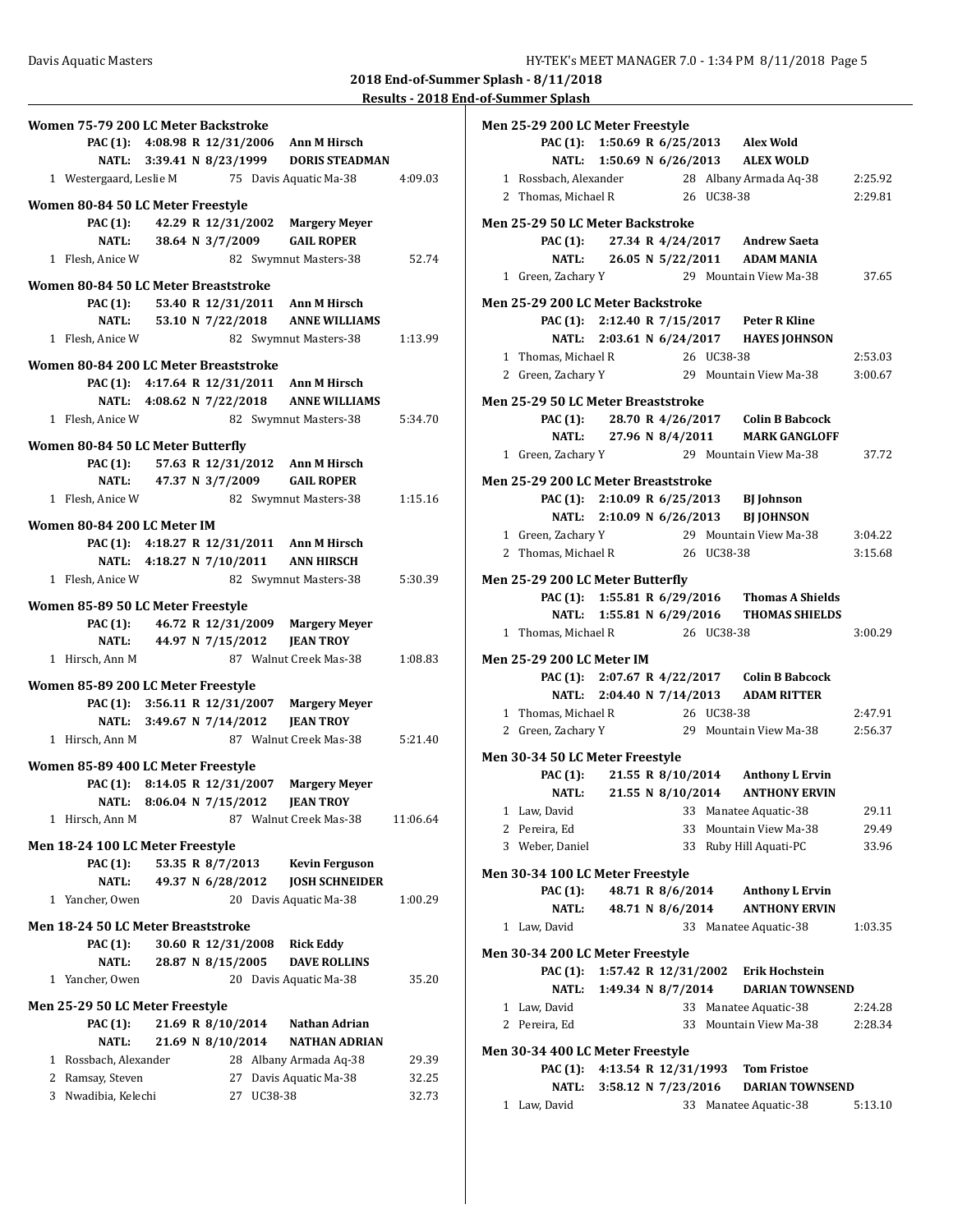**Men 35-39 200 LC Meter Backstroke**

**Men 35-39 50 LC Meter Breaststroke**

**Men 35-39 200 LC Meter Breaststroke**

2 Song, James C 35 Marcia's Enthusi-38 2:56.69

| Davis Aquatic Masters            |                                              |                                           |         | HY-TEK's MEET MANAGER 7.0 - 1:34 PM 8/11/2018 Page 6                                                                     |     |
|----------------------------------|----------------------------------------------|-------------------------------------------|---------|--------------------------------------------------------------------------------------------------------------------------|-----|
|                                  |                                              |                                           |         | 2018 End-of-Summer Splash - 8/11/2018                                                                                    |     |
|                                  |                                              |                                           |         | Results - 2018 End-of-Summer Splash                                                                                      |     |
|                                  |                                              |                                           |         | 35 Marcia's Enthusi-38<br>2 Song, James C                                                                                | 2:5 |
|                                  | Men 30-34 50 LC Meter Backstroke             |                                           |         |                                                                                                                          |     |
| <b>PAC</b> (1):<br><b>NATL:</b>  | 27.26 R 12/31/1994                           | <b>Sean Murphy</b><br><b>MATT GREVERS</b> |         | Men 35-39 50 LC Meter Butterfly<br>25.77 R 6/29/2014<br><b>Adam M Conway</b>                                             |     |
| 1 Weber, Daniel                  | 24.67 N 6/29/2017                            | 33 Ruby Hill Aquati-PC                    | 41.09   | <b>PAC (1):</b><br><b>NATL:</b><br>24.14 N 8/15/2015<br><b>KOHEI KAWAMOTO</b>                                            |     |
|                                  |                                              |                                           |         | 1 Daene, Markus<br>39 Tri Valley Maste-38                                                                                |     |
|                                  | Men 30-34 200 LC Meter Backstroke            |                                           |         |                                                                                                                          |     |
| <b>PAC</b> (1):                  | 2:05.62 R 12/31/1994                         | <b>Sean Murphy</b>                        |         | <b>Men 35-39 200 LC Meter IM</b>                                                                                         |     |
| NATL:                            | 2:05.62 N 7/9/1994                           | <b>SEAN MURPHY</b>                        |         | PAC (1): 2:14.87 R 12/31/2009<br><b>Derek Guffey</b>                                                                     |     |
| 1 Pereira, Ed                    |                                              | 33 Mountain View Ma-38                    | 2:50.36 | NATL: 2:05.64 N 12/7/2002<br><b>RONALD KARNAUGH</b>                                                                      |     |
|                                  | Men 30-34 50 LC Meter Breaststroke           |                                           |         | 1 Waterson, Kevin<br>39 Davis Aquatic Ma-38                                                                              | 3:0 |
| PAC (1):                         | 29.25 R 12/31/2012                           | <b>Gary N Marshall</b>                    |         | 2 Song, James C<br>35 Marcia's Enthusi-38                                                                                | 3:1 |
| <b>NATL:</b>                     | 27.73 N 6/27/2016                            | <b>MARCUS TITUS</b>                       |         | Men 40-44 50 LC Meter Freestyle                                                                                          |     |
| 1 Iwamoto, Satori                |                                              | 32 Davis Aquatic Ma-38                    | 39.49   | <b>PAC</b> (1):<br>24.14 R 12/31/2003<br><b>David E Boatwrigh</b>                                                        |     |
| 2 Weber, Daniel                  |                                              | 33 Ruby Hill Aquati-PC                    | 43.23   | <b>NATL:</b><br>23.31 N 8/13/2014<br><b>BRIAN JACOBSON</b>                                                               |     |
|                                  |                                              |                                           |         | 1 Lungren, Matthew<br>40 Stanford Masters-38                                                                             | 2   |
|                                  | Men 30-34 50 LC Meter Butterfly              |                                           |         |                                                                                                                          |     |
| PAC (1):                         | 25.31 R 12/31/1988                           | <b>Mike Bottom</b>                        |         | Men 40-44 50 LC Meter Backstroke                                                                                         |     |
| NATL:                            | 23.26 N 7/13/2013                            | <b>ROLAND SCHOEMAN</b>                    |         | PAC (1):<br>28.59 R 12/31/2006<br><b>Sean Murphy</b>                                                                     |     |
| 1 Weber, Daniel                  |                                              | 33 Ruby Hill Aquati-PC                    | 42.18   | <b>NATL:</b><br>27.47 N 8/23/2008<br><b>MICHAEL ROSS</b>                                                                 |     |
| <b>Men 30-34 200 LC Meter IM</b> |                                              |                                           |         | 1 Lungren, Matthew<br>40 Stanford Masters-38                                                                             |     |
|                                  | PAC (1): 2:09.69 R 12/31/1991 David Lundberg |                                           |         | <b>Men 40-44 200 LC Meter IM</b>                                                                                         |     |
|                                  | NATL: 1:59.24 N 8/6/2017                     | <b>RYAN LOCHTE</b>                        |         | PAC (1): 2:19.31 R 12/31/2006<br><b>Stephen M Smith</b>                                                                  |     |
| 1 Weber, Daniel                  |                                              | 33 Ruby Hill Aquati-PC                    | 3:18.57 | NATL: 2:13.71 N 7/23/2016<br><b>JEFF COMMINGS</b>                                                                        |     |
|                                  | Men 35-39 50 LC Meter Freestyle              |                                           |         | 1 Lungren, Matthew<br>40 Stanford Masters-38                                                                             | 2.3 |
| PAC (1):                         | 23.95 R 8/7/2013                             | Mike Pyle                                 |         | Men 45-49 50 LC Meter Freestyle                                                                                          |     |
| NATL:                            | 23.35 N 6/30/2012                            | <b>BRIAN JACOBSON</b>                     |         | <b>PAC</b> (1):<br>24.69 R 8/7/2013<br><b>Greg Tull</b>                                                                  |     |
| 1 Wans, David M                  |                                              | 38 Santa Clara Swim-38                    | 29.94   | <b>NATL:</b><br>24.29 N 8/10/2006<br><b>PAUL SMITH</b>                                                                   |     |
|                                  |                                              |                                           |         | 1 Adwere-Boamah, Kwame<br>47 Stanford Masters-38                                                                         |     |
|                                  | Men 35-39 100 LC Meter Freestyle             |                                           |         | 2 Morgan, Preston L<br>46 Davis Aquatic Ma-38                                                                            |     |
| <b>PAC</b> (1):                  | 53.51 R 6/30/2017                            | Tamas Kerekjarto                          |         | 3 Lehnert, Ahren E<br>45 Marcia's Enthusi-38                                                                             |     |
| <b>NATL:</b>                     | 51.49 N 7/16/1995                            | <b>ROWDY GAINES</b>                       |         |                                                                                                                          |     |
| 1 Wans, David M                  |                                              | 38 Santa Clara Swim-38                    | 1:07.66 | Men 45-49 100 LC Meter Freestyle                                                                                         |     |
| 2 Song, James C                  | Men 35-39 200 LC Meter Freestyle             | 35 Marcia's Enthusi-38                    | 1:11.32 | 54.83 R 12/31/2006<br>David E Boatwrigh<br><b>PAC</b> (1):<br><b>NATL:</b><br>53.77 N 8/7/2016<br><b>NICOLAS GRANGER</b> |     |
|                                  | PAC (1): 1:59.99 R 12/31/2008                | <b>Michael McWhorter</b>                  |         | 1 Morgan, Preston L<br>46 Davis Aquatic Ma-38                                                                            | 1:0 |
|                                  | NATL: 1:52.84 N 8/6/2006                     | <b>VLAD PYSHNENKO</b>                     |         | 2 Adwere-Boamah, Kwame<br>47 Stanford Masters-38                                                                         | 1:0 |
| 1 Wans, David M                  |                                              | 38 Santa Clara Swim-38                    | 2:35.77 | 3 Lehnert, Ahren E<br>45 Marcia's Enthusi-38                                                                             | 1:2 |
|                                  |                                              |                                           |         | Men 45-49 200 LC Meter Freestyle                                                                                         |     |
|                                  | Men 35-39 400 LC Meter Freestyle             |                                           |         | PAC (1): 2:03.71 R 12/31/1996<br><b>Tim Broderick</b>                                                                    |     |
|                                  | PAC (1): 4:16.20 R 12/31/2000                | Dan Veatch                                |         | NATL: 1:57.89 N 8/6/2009<br><b>KEITH SWITZER</b>                                                                         |     |
| <b>NATL:</b>                     | 4:07.64 N 7/16/1995                          | <b>ROWDY GAINES</b>                       |         | 1 Morgan, Preston L<br>46 Davis Aquatic Ma-38                                                                            | 2.3 |
| 1 Song, James C                  |                                              | 35 Marcia's Enthusi-38                    | 5:52.24 |                                                                                                                          |     |

| 1 Weber, Daniel<br>33 Ruby Hill Aquati-PC<br>41.09                                            | <b>NATL:</b><br>24.14 N 8/15/2015<br><b>KOHEI KAWAMOTO</b>              |
|-----------------------------------------------------------------------------------------------|-------------------------------------------------------------------------|
| en 30-34 200 LC Meter Backstroke                                                              | 1 Daene, Markus<br>39 Tri Valley Maste-38<br>32.66                      |
| PAC (1): $2:05.62$ R $12/31/1994$<br><b>Sean Murphy</b>                                       | <b>Men 35-39 200 LC Meter IM</b>                                        |
| NATL: 2:05.62 N 7/9/1994<br><b>SEAN MURPHY</b>                                                | PAC (1): 2:14.87 R 12/31/2009 Derek Guffey                              |
| 33 Mountain View Ma-38<br>2:50.36<br>1 Pereira, Ed                                            | NATL: 2:05.64 N 12/7/2002<br><b>RONALD KARNAUGH</b>                     |
| en 30-34 50 LC Meter Breaststroke                                                             | 1 Waterson, Kevin<br>39 Davis Aquatic Ma-38<br>3:00.05                  |
| 29.25 R 12/31/2012 Gary N Marshall<br><b>PAC (1):</b>                                         | 2 Song, James C<br>35 Marcia's Enthusi-38<br>3:10.40                    |
| <b>NATL:</b><br>27.73 N 6/27/2016<br><b>MARCUS TITUS</b>                                      | Men 40-44 50 LC Meter Freestyle                                         |
| 1 Iwamoto, Satori<br>32 Davis Aquatic Ma-38<br>39.49                                          | <b>PAC</b> (1):<br>24.14 R 12/31/2003<br>David E Boatwrigh              |
| 2 Weber, Daniel<br>33 Ruby Hill Aquati-PC<br>43.23                                            | <b>NATL:</b><br>23.31 N 8/13/2014<br><b>BRIAN JACOBSON</b>              |
|                                                                                               | 27.97<br>1 Lungren, Matthew<br>40 Stanford Masters-38                   |
| en 30-34 50 LC Meter Butterfly<br><b>PAC</b> (1):<br>25.31 R 12/31/1988<br><b>Mike Bottom</b> | Men 40-44 50 LC Meter Backstroke                                        |
| <b>NATL:</b><br>23.26 N 7/13/2013<br><b>ROLAND SCHOEMAN</b>                                   | 28.59 R 12/31/2006<br><b>PAC (1):</b><br><b>Sean Murphy</b>             |
| 1 Weber, Daniel<br>33 Ruby Hill Aquati-PC<br>42.18                                            | <b>NATL:</b><br>27.47 N 8/23/2008<br><b>MICHAEL ROSS</b>                |
|                                                                                               | 32.95<br>1 Lungren, Matthew<br>40 Stanford Masters-38                   |
| en 30-34 200 LC Meter IM                                                                      |                                                                         |
| PAC (1): 2:09.69 R 12/31/1991 David Lundberg                                                  | <b>Men 40-44 200 LC Meter IM</b>                                        |
| <b>RYAN LOCHTE</b><br>NATL: 1:59.24 N 8/6/2017                                                | PAC (1): 2:19.31 R 12/31/2006<br><b>Stephen M Smith</b>                 |
| 1 Weber, Daniel<br>33 Ruby Hill Aquati-PC<br>3:18.57                                          | NATL: 2:13.71 N 7/23/2016<br><b>JEFF COMMINGS</b>                       |
| en 35-39 50 LC Meter Freestyle                                                                | 1 Lungren, Matthew<br>40 Stanford Masters-38<br>2:38.19                 |
| 23.95 R 8/7/2013<br><b>PAC (1):</b><br>Mike Pyle                                              | Men 45-49 50 LC Meter Freestyle                                         |
| <b>NATL:</b><br>23.35 N 6/30/2012<br><b>BRIAN JACOBSON</b>                                    | <b>PAC (1):</b><br>24.69 R 8/7/2013<br><b>Greg Tull</b>                 |
| 1 Wans, David M<br>38 Santa Clara Swim-38<br>29.94                                            | <b>NATL:</b><br>24.29 N 8/10/2006<br><b>PAUL SMITH</b>                  |
| en 35-39 100 LC Meter Freestyle                                                               | 1 Adwere-Boamah, Kwame<br>47 Stanford Masters-38<br>28.16               |
| 53.51 R 6/30/2017<br><b>PAC</b> (1):<br>Tamas Kerekjarto                                      | 30.55<br>2 Morgan, Preston L<br>46 Davis Aquatic Ma-38                  |
| <b>NATL:</b><br>51.49 N 7/16/1995<br><b>ROWDY GAINES</b>                                      | 34.58<br>3 Lehnert, Ahren E<br>45 Marcia's Enthusi-38                   |
| 38 Santa Clara Swim-38<br>1:07.66<br>1 Wans, David M                                          | Men 45-49 100 LC Meter Freestyle                                        |
| 2 Song, James C<br>35 Marcia's Enthusi-38<br>1:11.32                                          | <b>PAC</b> (1):<br>54.83 R 12/31/2006 David E Boatwrigh                 |
|                                                                                               | <b>NATL:</b><br>53.77 N 8/7/2016<br><b>NICOLAS GRANGER</b>              |
| en 35-39 200 LC Meter Freestyle<br>PAC (1): 1:59.99 R 12/31/2008<br><b>Michael McWhorter</b>  | 1 Morgan, Preston L<br>46 Davis Aquatic Ma-38<br>1:07.26                |
| NATL: 1:52.84 N 8/6/2006<br><b>VLAD PYSHNENKO</b>                                             | 2 Adwere-Boamah, Kwame<br>47 Stanford Masters-38<br>1:07.98             |
| 1 Wans, David M<br>38 Santa Clara Swim-38<br>2:35.77                                          | 3 Lehnert, Ahren E<br>45 Marcia's Enthusi-38<br>1:20.70                 |
|                                                                                               | Men 45-49 200 LC Meter Freestyle                                        |
| en 35-39 400 LC Meter Freestyle                                                               | PAC (1): 2:03.71 R 12/31/1996<br><b>Tim Broderick</b>                   |
| PAC (1): 4:16.20 R 12/31/2000 Dan Veatch                                                      | NATL: 1:57.89 N 8/6/2009<br><b>KEITH SWITZER</b>                        |
| NATL: 4:07.64 N 7/16/1995<br><b>ROWDY GAINES</b><br>5:52.24                                   | 46 Davis Aquatic Ma-38<br>1 Morgan, Preston L<br>2:32.78                |
| 1 Song, James C<br>35 Marcia's Enthusi-38                                                     | 2:57.42<br>2 Lehnert, Ahren E 45 Marcia's Enthusi-38                    |
| en 35-39 200 LC Meter Backstroke                                                              | Men 45-49 400 LC Meter Freestyle                                        |
| PAC (1): 2:09.26 R 12/31/2000<br>Dan Veatch                                                   | PAC (1): 4:23.49 R 12/31/2005<br><b>George F Tidmarsh</b>               |
| NATL: 2:07.16 N 7/29/2001<br><b>RON KARNAUGH</b>                                              | NATL: 4:09.20 N 7/19/2008<br><b>DENNIS BAKER</b>                        |
| 1 Waterson, Kevin<br>39 Davis Aquatic Ma-38<br>3:05.51                                        | 1 Lehnert, Ahren E<br>45 Marcia's Enthusi-38<br>6:26.30                 |
| en 35-39 50 LC Meter Breaststroke                                                             |                                                                         |
| 30.47 R 12/31/1998<br>David Lundberg<br><b>PAC (1):</b>                                       | Men 45-49 50 LC Meter Backstroke                                        |
| <b>NATL:</b><br>28.53 N 5/25/2009<br><b>JEFF COMMINGS</b>                                     | 29.22 R 12/31/2008<br><b>John Ends</b><br>PAC (1):<br><b>STEVE WOOD</b> |
| 1 Daene, Markus<br>39 Tri Valley Maste-38<br>37.12                                            | <b>NATL:</b><br>28.05 N 6/7/2008<br>47 Stanford Masters-38<br>34.16     |
| 2 Song, James C<br>35 Marcia's Enthusi-38<br>38.31                                            | 1 Adwere-Boamah, Kwame                                                  |
| --- Wans, David M<br>38 Santa Clara Swim-38<br>DQ                                             | Men 45-49 50 LC Meter Breaststroke                                      |
| en 35-39 200 LC Meter Breaststroke                                                            | <b>PAC</b> (1):<br>32.48 R 12/31/1994<br><b>Robert Strand</b>           |
| PAC (1): 2:27.55 R 12/31/2006<br><b>Roque J Santos</b>                                        | <b>NATL:</b><br>29.61 N 8/3/2018<br><b>STEVE WEST</b>                   |
| NATL: 2:20.34 N 8/6/2011<br><b>STEVE WEST</b>                                                 | 1 Biello, Joseph<br>38.83<br>46 Davis Aquatic Ma-38                     |
| 1 Daene, Markus<br>39 Tri Valley Maste-38<br>2:55.50                                          |                                                                         |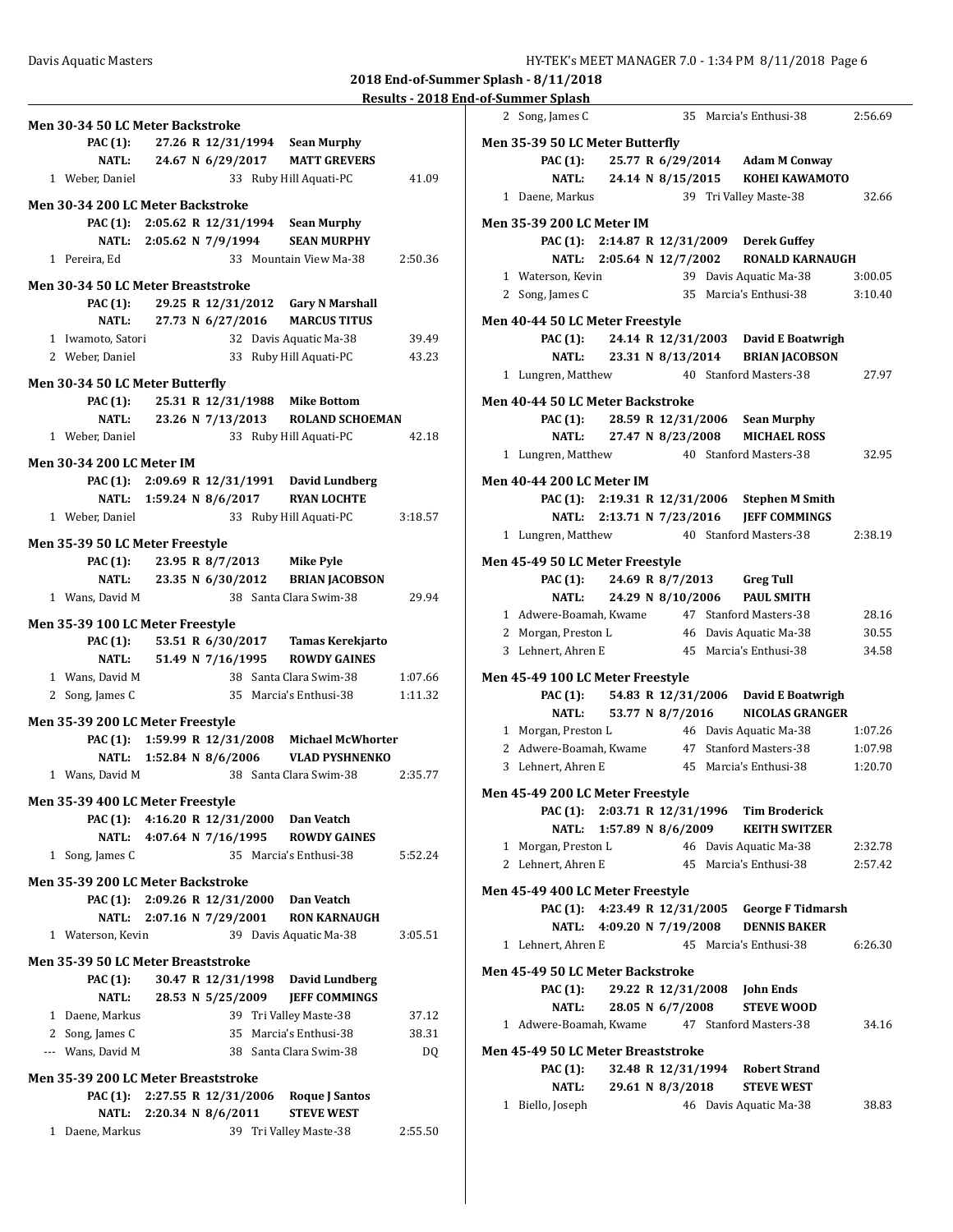| <b>Results - 2018 End-of-Summer Splash</b> |
|--------------------------------------------|
|--------------------------------------------|

| Men 45-49 200 LC Meter Breaststroke     |                                               |         |
|-----------------------------------------|-----------------------------------------------|---------|
| PAC (1): 2:35.26 R 6/29/2014            | <b>Sergey Mariniuk</b>                        |         |
| NATL: 2:19.44 N 6/22/2018               | <b>STEVE WEST</b>                             |         |
| 1 Lehnert, Ahren E                      | 45 Marcia's Enthusi-38                        | 3:37.82 |
| Men 45-49 50 LC Meter Butterfly         |                                               |         |
|                                         | PAC (1): 26.40 R 8/7/2013 Greg Tull           |         |
| NATL: 25.65 N 7/8/2012                  | <b>NICHOLAS DECKER</b>                        |         |
|                                         | 1 Adwere-Boamah, Kwame 47 Stanford Masters-38 | 32.22   |
| <b>Men 45-49 200 LC Meter IM</b>        |                                               |         |
| PAC (1): 2:16.21 R 6/29/2014            | <b>Sergey Mariniuk</b>                        |         |
| NATL: 2:10.09 N 8/7/2016                | <b>NICOLAS GRANGER</b>                        |         |
|                                         | 1 Adwere-Boamah, Kwame 47 Stanford Masters-38 | 2:56.75 |
| Men 50-54 50 LC Meter Freestyle         |                                               |         |
|                                         | PAC (1): 25.57 R 12/31/2008 Paul V Carter     |         |
| NATL: 24.58 N 8/9/2009                  | <b>ROWDY GAINES</b>                           |         |
| 1 Krovetz, Ted                          | 52 Davis Aquatic Ma-38                        | 29.90   |
| 2 Maguire, Daniel P                     | 52 UC38-38                                    | 33.04   |
| Men 50-54 100 LC Meter Freestyle        |                                               |         |
| <b>PAC</b> (1):                         | 55.93 R 12/31/2012 David E Boatwrigh          |         |
| NATL: 54.18 N 8/4/2017                  | <b>NICOLAS GRANGER</b>                        |         |
| 1 Krovetz, Ted                          | 52 Davis Aquatic Ma-38                        | 1:06.81 |
|                                         |                                               |         |
| Men 50-54 400 LC Meter Freestyle        |                                               |         |
|                                         | PAC (1): 4:24.57 R 8/7/2013 Darren D Phalen   |         |
| NATL: 4:15.93 N 8/4/2017                | <b>NICOLAS GRANGER</b>                        |         |
| 1 Krovetz, Ted                          | 52 Davis Aquatic Ma-38                        | 5:10.47 |
| <b>Men 50-54 50 LC Meter Backstroke</b> |                                               |         |
|                                         | PAC (1): 30.38 R 4/24/2017 Anthony R Mosse    |         |
| <b>NATL:</b>                            | 28.58 N 7/14/2018 RICK GOULD                  |         |
| 1 Hamilton, Rick M                      | 51 Manatee Aquatic-38                         | 31.49   |
| 2 Maguire, Daniel P                     | 52 UC38-38                                    | 42.39   |
| Men 50-54 200 LC Meter Backstroke       |                                               |         |
|                                         | PAC (1): 2:23.16 R 8/7/2013 Darren D Phalen   |         |
| NATL: 2:14.53 N 8/5/2017                | <b>NICOLAS GRANGER</b>                        |         |
| 1 Hamilton, Rick M                      | 51 Manatee Aquatic-38                         | 2:28.88 |
| 2 Maguire, Daniel P                     | 52 UC38-38                                    | 3:22.19 |
| Men 50-54 50 LC Meter Butterfly         |                                               |         |
| <b>PAC</b> (1):                         | 25.88 R 12/31/2008<br><b>Paul V Carter</b>    |         |
| <b>NATL:</b>                            | 25.88 N 8/16/2008<br><b>PAUL CARTER</b>       |         |
| 1 Hamilton, Rick M                      | 51 Manatee Aquatic-38                         | 29.15   |
| 2 McAdam, Samuel T                      | 53 Davis Aquatic Ma-38                        | 30.31   |
|                                         |                                               |         |
| Men 50-54 200 LC Meter Butterfly        |                                               |         |
|                                         | PAC (1): 2:18.57 R 12/31/2008 Paul V Carter   |         |
| 2:13.80 N 7/9/2011<br>NATL:             | <b>DENNIS BAKER</b>                           |         |
| 1 Hamilton, Rick M                      | 51 Manatee Aquatic-38                         | 2:44.47 |
| <b>Men 50-54 200 LC Meter IM</b>        |                                               |         |
| <b>PAC (1):</b><br>2:19.45 R 8/7/2013   | Darren D Phalen                               |         |
| 2:11.15 N 8/6/2017<br>NATL:             | <b>NICOLAS GRANGER</b>                        |         |
| 1 Hamilton, Rick M                      | 51 Manatee Aquatic-38                         | 2:31.86 |
| Men 55-59 50 LC Meter Freestyle         |                                               |         |
| <b>PAC</b> (1):                         | 25.87 R 8/3/2016<br>David E Boatwrigh         |         |
| <b>NATL:</b>                            | 25.01 N 6/7/2009<br><b>JACK GROSELLE</b>      |         |
| 1 Nootbar, Tom                          | 55 Walnut Creek Mas-38                        | 28.45   |

| 2              | Smith, N. Douglas                         | 56                   | Davis Aquatic Ma-38        | 28.77   |
|----------------|-------------------------------------------|----------------------|----------------------------|---------|
| 3              | Bold, Richard J                           | 55                   | Arden Hills Mast-38        | 29.22   |
| 4              | Rock, Christopher J                       | 59                   | Davis Aquatic Ma-38        | 29.62   |
| 5              | Taylor, Ron A                             | 58                   | Richmond Plunge-38         | 29.75   |
| 6              | Somhegyi, Chris C                         | 57                   | Sierra Nevada Ma-38        | 29.86   |
|                | 7 Rutherford, Chris                       |                      | 56 UC38-38                 | 30.50   |
| 8              | Wieking, Scott                            | 59                   | Davis Aquatic Ma-38        | 31.93   |
| 9              | Gustavson, Jeff A                         | 56                   | <b>Burlingame Aquat-38</b> | 32.60   |
| 10             | Allison, Scott C                          | 55                   | Davis Aquatic Ma-38        | 39.01   |
|                | Men 55-59 100 LC Meter Freestyle          |                      |                            |         |
|                | PAC (1):                                  | 56.96 R 7/16/2017    | David E Boatwrigh          |         |
|                | <b>NATL:</b>                              | 56.07 N 7/10/2015    | <b>STEVE WOOD</b>          |         |
|                | 1 Rock, Christopher J                     | 59                   | Davis Aquatic Ma-38        | 1:07.58 |
|                | 2 Somhegyi, Chris C                       |                      | 57 Sierra Nevada Ma-38     | 1:09.32 |
|                | 3 Gustavson, Jeff A                       |                      | 56 Burlingame Aquat-38     | 1:14.56 |
| 4              | Allison, Scott C                          | 55                   | Davis Aquatic Ma-38        | 1:32.93 |
|                |                                           |                      |                            |         |
|                | Men 55-59 200 LC Meter Freestyle          |                      |                            |         |
|                | PAC (1):                                  | 2:05.88 R 8/3/2016   | David E Boatwrigh          |         |
|                | <b>NATL:</b>                              | 2:04.01 N 7/26/2009  | <b>MICHAEL MANN</b>        |         |
|                | 1 Rock, Christopher J                     |                      | 59 Davis Aquatic Ma-38     | 2:29.77 |
|                | 2 King, Ian E                             |                      | 56 Walnut Creek Mas-38     | 2:33.34 |
| 3              | Somhegyi, Chris C                         |                      | 57 Sierra Nevada Ma-38     | 2:38.12 |
|                | 4 Halsted, Lance E                        |                      | 59 Davis Aquatic Ma-38     | 2:38.65 |
|                | 5 Gustavson, Jeff A                       |                      | 56 Burlingame Aquat-38     | 2:44.65 |
| 6              | Allison, Scott C                          | 55                   | Davis Aquatic Ma-38        | 3:35.49 |
|                | Men 55-59 400 LC Meter Freestyle          |                      |                            |         |
|                | <b>PAC</b> (1):                           | 4:36.62 R 7/24/2016  | David E Boatwrigh          |         |
|                | <b>NATL:</b>                              | 4:22.49 N 7/25/2009  | <b>MICHAEL MANN</b>        |         |
|                | 1 Nootbar, Tom                            |                      | 55 Walnut Creek Mas-38     | 5:00.59 |
|                | 2 King, Ian E                             |                      | 56 Walnut Creek Mas-38     | 5:30.75 |
|                | 3 Halsted, Lance E                        |                      | 59 Davis Aquatic Ma-38     | 5:32.32 |
|                | 4 Gustavson, Jeff A                       |                      | 56 Burlingame Aquat-38     | 5:56.84 |
|                | 5 Allison, Scott C                        |                      | 55 Davis Aquatic Ma-38     | 7:53.33 |
|                | Men 55-59 50 LC Meter Backstroke          |                      |                            |         |
|                | PAC (1):                                  | 31.71 R 12/31/2000   | <b>Tim A Birnie</b>        |         |
|                | <b>NATL:</b>                              | 29.03 N 8/20/2016    | <b>STEVE WOOD</b>          |         |
|                | 1 Smith, N. Douglas                       |                      | 56 Davis Aquatic Ma-38     | 35.16   |
|                | 2 Bold, Richard J                         |                      | 55 Arden Hills Mast-38     | 36.27   |
| 3              | King, Ian E                               |                      | 56 Walnut Creek Mas-38     | 38.86   |
|                |                                           |                      |                            |         |
|                | Men 55-59 200 LC Meter Backstroke         |                      |                            |         |
|                | PAC (1):                                  | 2:27.49 R 12/31/2008 | <b>Fred Ferroggiaro</b>    |         |
|                | <b>NATL:</b>                              | 2:22.68 N 8/7/2015   | <b>CRAIG PETERSEN</b>      |         |
| $\mathbf{1}$   | Taylor, Ron A                             |                      | 58 Richmond Plunge-38      | 2:47.02 |
|                | 2 Bold, Richard J                         |                      | 55 Arden Hills Mast-38     | 2:54.52 |
|                | 3 Gustavson, Jeff A                       |                      | 56 Burlingame Aquat-38     | 3:33.71 |
|                | <b>Men 55-59 50 LC Meter Breaststroke</b> |                      |                            |         |
|                | <b>PAC</b> (1):                           | 33.32 R 12/31/2002   | <b>Robert Strand</b>       |         |
|                | <b>NATL:</b>                              | 30.56 N 8/6/2017     | <b>DAVID GUTHRIE</b>       |         |
| $\mathbf{1}$   | Bold, Richard J                           |                      | 55 Arden Hills Mast-38     | 39.69   |
|                | 2 Rutherford, Chris                       |                      | 56 UC38-38                 | 39.72   |
| 3              | Nootbar, Tom                              |                      | 55 Walnut Creek Mas-38     | 39.93   |
| $\overline{4}$ | Taylor, Ron A                             |                      | 58 Richmond Plunge-38      | 40.13   |
|                |                                           |                      |                            |         |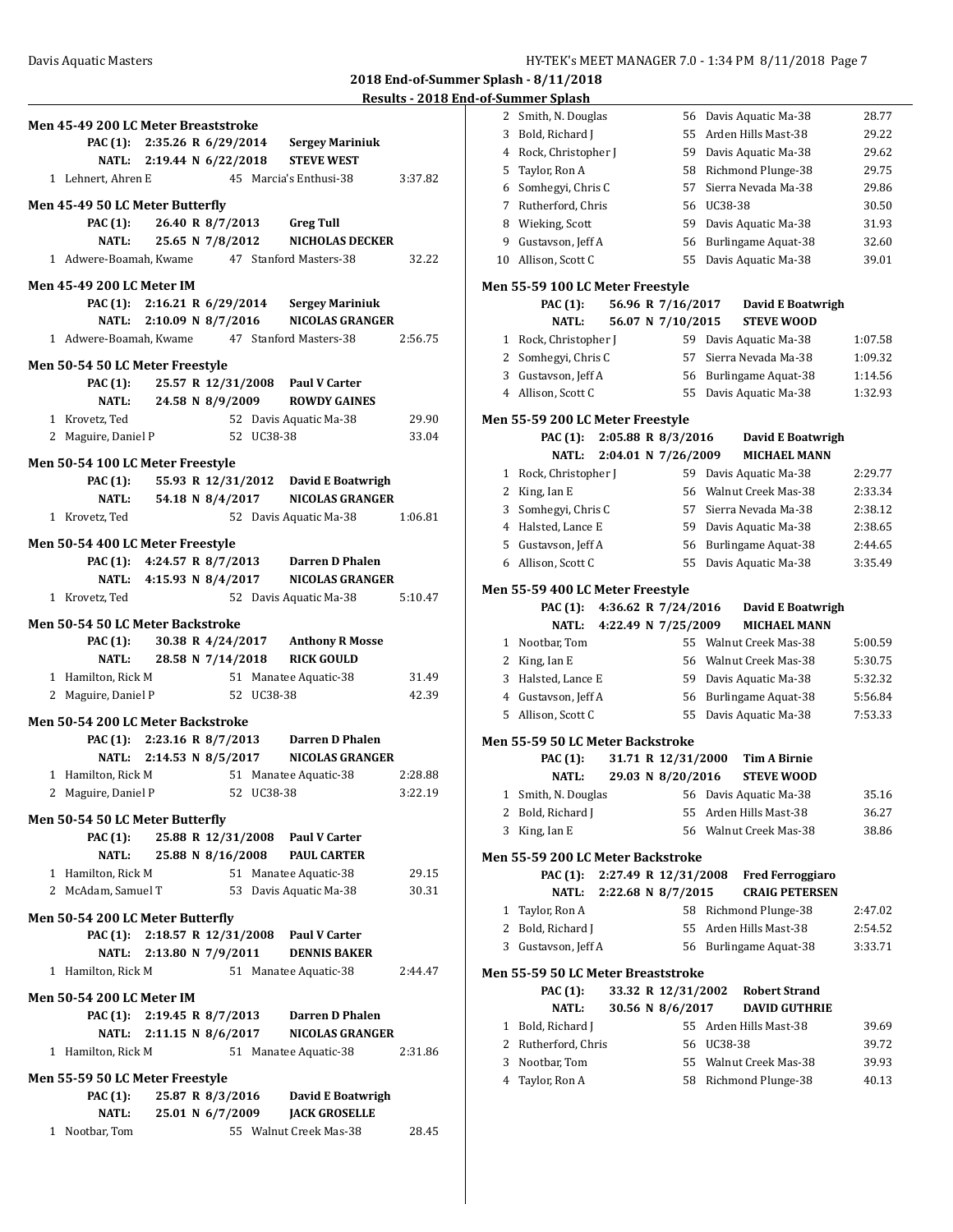|   | Men 55-59 50 LC Meter Butterfly          |                           |                    |            |                                  | . .     |
|---|------------------------------------------|---------------------------|--------------------|------------|----------------------------------|---------|
|   | PAC (1):                                 |                           | 27.31 R 12/31/2012 |            | <b>Paul V Carter</b>             |         |
|   | <b>NATL:</b>                             |                           | 26.86 N 8/6/2009   |            | <b>GARY HALL</b>                 |         |
|   | 1 Nootbar, Tom                           |                           |                    |            | 55 Walnut Creek Mas-38           | 30.63   |
|   | 2 Somhegyi, Chris C                      |                           | 57                 |            | Sierra Nevada Ma-38              | 32.72   |
|   | 3 Rock, Christopher J                    |                           |                    |            | 59 Davis Aquatic Ma-38           | 32.89   |
|   | 4 King, Ian E                            |                           |                    |            | 56 Walnut Creek Mas-38           | 33.90   |
|   | 5 Wieking, Scott                         |                           |                    |            | 59 Davis Aquatic Ma-38           | 36.31   |
|   | --- Rutherford, Chris                    |                           |                    | 56 UC38-38 |                                  | DQ      |
|   |                                          |                           |                    |            |                                  |         |
|   | Men 55-59 200 LC Meter Butterfly         |                           |                    |            |                                  |         |
|   | <b>PAC (1):</b>                          | 2:34.89 R 12/31/2012      |                    |            | <b>Kerry L O'Brien</b>           |         |
|   | NATL:                                    | 2:18.37 N 8/4/2017        |                    |            | <b>DAVID SIMS</b>                |         |
| 1 | Nootbar, Tom                             |                           |                    |            | 55 Walnut Creek Mas-38           | 2:44.28 |
|   | Men 60-64 50 LC Meter Freestyle          |                           |                    |            |                                  |         |
|   | PAC (1):                                 |                           | 26.92 R 8/9/2014   |            | <b>Steve Baxter</b>              |         |
|   | <b>NATL:</b>                             |                           | 25.23 N 8/10/2006  |            | <b>RICHARD ABRAHAMS</b>          |         |
|   | 1 Evans, Mark E                          |                           |                    |            | 60 Davis Aquatic Ma-38           | 28.42   |
|   | 2 Cutting, Steve                         |                           |                    |            | 61 Manatee Aquatic-38            | 29.03   |
|   | 3 Grafton, Joseph J                      |                           |                    |            | 61 Davis Aquatic Ma-38           | 31.09   |
|   | 4 Philleo, Byron                         |                           |                    |            | 64 Davis Aquatic Ma-38           | 38.64   |
|   |                                          |                           |                    |            |                                  |         |
|   | Men 60-64 100 LC Meter Freestyle         |                           |                    |            |                                  |         |
|   | PAC (1):                                 |                           | 59.66 R 12/31/2006 |            | <b>James R DeLacy</b>            |         |
|   | <b>NATL:</b>                             |                           | 57.79 N 6/14/2014  |            | <b>JACK GROSELLE</b>             |         |
|   | 1 Evans, Mark E                          |                           |                    |            | 60 Davis Aquatic Ma-38           | 1:02.49 |
|   | 2 Cutting, Steve                         |                           |                    |            | 61 Manatee Aquatic-38            | 1:05.00 |
|   | 3 Darlington, Taite                      |                           |                    |            | 62 San Francisco Ts-38           | 1:06.01 |
|   | 4 Marchione, Craig                       |                           |                    |            | 63 Sacramento Maste-38           | 1:18.11 |
|   | Men 60-64 200 LC Meter Freestyle         |                           |                    |            |                                  |         |
|   | PAC (1): 2:13.32 R 12/31/2006            |                           |                    |            | <b>James R DeLacy</b>            |         |
|   | <b>NATL:</b>                             | 2:07.68 N 8/6/2017        |                    |            | <b>DAN STEPHENSON</b>            |         |
|   | 1 Evans, Mark E                          |                           |                    |            | 60 Davis Aquatic Ma-38           | 2:21.30 |
|   | 2 Cutting, Steve                         |                           |                    |            | 61 Manatee Aquatic-38            | 2:24.05 |
|   | 3 O'Brien, Kerry                         |                           |                    |            | 61 Walnut Creek Mas-38           | 2:26.45 |
|   | 4 Baker, Stephen C                       |                           |                    |            | 64 Northern Sierra-38            | 3:06.29 |
|   |                                          |                           |                    |            |                                  |         |
|   | Men 60-64 400 LC Meter Freestyle         |                           |                    |            |                                  |         |
|   | <b>PAC</b> (1):                          | 4:51.99 R 8/7/2013        |                    |            | <b>Michael G McCaffe</b>         |         |
|   | NATL:                                    | 4:36.85 N 8/4/2017        |                    |            | <b>DAN STEPHENSON</b>            |         |
|   | 1 Anderson, Robert L                     |                           |                    |            | 63 Peninsula Commun-38           | 7:10.43 |
|   | <b>Men 60-64 50 LC Meter Backstroke</b>  |                           |                    |            |                                  |         |
|   | <b>PAC</b> (1):                          |                           |                    |            | 32.11 R 12/31/2003 Richard Burns |         |
|   | <b>NATL:</b>                             |                           | 30.63 N 8/2/2018   |            | <b>ANDRE STEYNBERG</b>           |         |
|   | 1 Cutting, Steve                         |                           |                    |            | 61 Manatee Aquatic-38            | 35.62   |
|   | 2 Marchione, Craig                       |                           |                    |            | 63 Sacramento Maste-38           | 44.38   |
|   | 3 Anderson, Robert L                     |                           |                    |            | 63 Peninsula Commun-38           | 52.69   |
|   |                                          |                           |                    |            |                                  |         |
|   | <b>Men 60-64 200 LC Meter Backstroke</b> |                           |                    |            |                                  |         |
|   | PAC (1): 2:33.09 R 8/7/2013              |                           |                    |            | <b>Fred Ferroggiaro</b>          |         |
|   |                                          | NATL: 2:28.37 N 7/30/2016 |                    |            | <b>TOM BARTON</b>                |         |
|   | 1 Darlington, Taite                      |                           |                    |            | 62 San Francisco Ts-38           | 2:46.31 |
|   | Men 60-64 50 LC Meter Breaststroke       |                           |                    |            |                                  |         |
|   | <b>PAC</b> (1):                          |                           |                    |            | 33.41 R 12/31/2008 Robert Strand |         |
|   | <b>NATL:</b>                             |                           | 32.87 N 6/13/2012  |            | <b>TIMOTHY SHEAD</b>             |         |
| 1 | Cutting, Steve                           |                           |                    |            | 61 Manatee Aquatic-38            | 41.05   |
|   |                                          |                           |                    |            |                                  |         |

|     | Men 60-64 200 LC Meter Breaststroke     |                       |                    |                                              |         |
|-----|-----------------------------------------|-----------------------|--------------------|----------------------------------------------|---------|
|     |                                         |                       |                    | PAC (1): 2:50.77 R 12/31/2008 Robert Strand  |         |
|     |                                         |                       |                    | NATL: 2:40.46 N 8/17/2014 RICK COLELLA       |         |
|     | 1 Woodruff, David L                     |                       |                    | 62 Davis Aquatic Ma-38                       | 3:34.22 |
|     | 2 Baker, Stephen C                      |                       |                    | 64 Northern Sierra-38                        | 3:50.49 |
|     |                                         |                       |                    |                                              |         |
|     | Men 60-64 50 LC Meter Butterfly         |                       |                    |                                              |         |
|     | <b>PAC (1):</b>                         | 28.58 R 8/9/2014      |                    | <b>Steve Baxter</b>                          |         |
|     |                                         |                       |                    | NATL: 27.85 N 8/6/2017 TRIP HEDRICK          |         |
|     | 1 Anderson, Robert L                    |                       |                    | 63 Peninsula Commun-38                       | 38.21   |
|     | Men 60-64 200 LC Meter Butterfly        |                       |                    |                                              |         |
|     |                                         |                       |                    | PAC (1): 2:42.84 R 8/6/2016 Peter M Guadagni |         |
|     |                                         |                       |                    | NATL: 2:29.05 N 8/6/2011 LAWRENCE DAY        |         |
|     |                                         |                       |                    |                                              |         |
|     | 1 Anderson, Robert L                    |                       |                    | 63 Peninsula Commun-38                       | 3:24.03 |
|     | Men 60-64 200 LC Meter IM               |                       |                    |                                              |         |
|     |                                         |                       |                    | PAC (1): 2:32.63 R 12/31/2011 Tim Broderick  |         |
|     |                                         |                       |                    | NATL: 2:21.99 N 8/17/2014 RICK COLELLA       |         |
|     | 1 Woodruff, David L                     |                       |                    | 62 Davis Aquatic Ma-38                       | 3:14.18 |
|     |                                         |                       |                    | 2 Anderson, Robert L 63 Peninsula Commun-38  | 3:15.62 |
|     |                                         |                       |                    |                                              |         |
|     | Men 65-69 50 LC Meter Freestyle         |                       |                    |                                              |         |
|     | PAC (1):                                |                       |                    | 27.38 R 7/24/2016 Tate Holt                  |         |
|     | <b>NATL:</b>                            |                       | 26.21 N 7/6/2018   | <b>DOUG MARTIN</b>                           |         |
|     | 1 Kahn, Stuart L                        |                       |                    | 65 Davis Aquatic Ma-38                       | 30.19   |
|     | 2 Ottersen, Craig M                     |                       |                    | 66 Sacramento Maste-38                       | 30.32   |
|     | 3 Small, Stephen A                      |                       |                    | 66 Marcia's Enthusi-38                       | 33.62   |
|     | 4 Woerner, Mark                         |                       |                    | 67 Davis Aquatic Ma-38                       | 34.22   |
|     |                                         |                       |                    |                                              |         |
|     | Men 65-69 100 LC Meter Freestyle        |                       |                    |                                              |         |
|     |                                         |                       |                    |                                              |         |
|     |                                         |                       |                    | PAC (1): 1:01.69 R 7/24/2016 Tate Holt       |         |
|     |                                         |                       |                    | NATL: 1:00.38 N 8/12/2010 RICHARD ABRAHAMS   |         |
|     | 1 Johnson, Gary A                       |                       |                    | 67 Tuolumne County-38                        | 2:11.20 |
|     |                                         |                       |                    |                                              |         |
|     | Men 65-69 200 LC Meter Freestyle        |                       |                    |                                              |         |
|     |                                         |                       |                    | PAC (1): 2:18.51 R 7/24/2016 Tim Broderick   |         |
|     |                                         |                       |                    | NATL: 2:09.39 N 8/6/2017 RICK COLELLA        |         |
|     | 1 Kahn, Stuart L                        |                       |                    | 65 Davis Aquatic Ma-38                       | 2:34.12 |
|     | 2 Deacon, Ted S                         |                       |                    | 69 Davis Aquatic Ma-38                       | 2:45.97 |
|     | 3 Johnson, Gary A                       |                       |                    | 67 Tuolumne County-38                        | 3:56.29 |
|     | <b>Men 65-69 400 LC Meter Freestyle</b> |                       |                    |                                              |         |
|     | <b>PAC (1):</b>                         | 5:06.67 R $6/29/2004$ |                    | <b>Joel R Wilson</b>                         |         |
|     | <b>NATL:</b>                            | 4:37.70 N 8/4/2017    |                    | <b>RICK COLELLA</b>                          |         |
| 1   |                                         |                       |                    |                                              | 5:50.35 |
| 2   | Small, Stephen A                        |                       | 67                 | 66 Marcia's Enthusi-38                       |         |
|     | Johnson, Gary A                         |                       |                    | Tuolumne County-38                           | 8:21.98 |
|     | Men 65-69 50 LC Meter Backstroke        |                       |                    |                                              |         |
|     | PAC (1):                                |                       | 30.95 R 12/31/2012 | <b>Hugh Wilder</b>                           |         |
|     | <b>NATL:</b>                            |                       | 30.95 N 7/12/2012  | <b>HUGH WILDER</b>                           |         |
| 1   | Small, Stephen A                        |                       |                    | 66 Marcia's Enthusi-38                       | 44.76   |
| 2   | Johnson, Gary A                         |                       | 67                 | Tuolumne County-38                           | 58.17   |
|     |                                         |                       |                    |                                              |         |
|     | Men 65-69 50 LC Meter Breaststroke      |                       |                    |                                              |         |
|     | PAC (1):                                |                       | 35.00 R 12/31/2009 | <b>Kenneth A Frost</b>                       |         |
|     | <b>NATL:</b>                            |                       | 33.30 N 8/19/2016  | <b>RICK COLELLA</b>                          |         |
| 1   | Ottersen, Craig M                       |                       | 66                 | Sacramento Maste-38                          | 38.04   |
| 2   | Grimer, Stephen                         |                       | 66                 | Davis Aquatic Ma-38                          | 39.32   |
| 3   | Small, Stephen A                        |                       | 66                 | Marcia's Enthusi-38                          | 45.16   |
| --- | Johnson, Gary A                         |                       | 67                 | Tuolumne County-38                           | DQ      |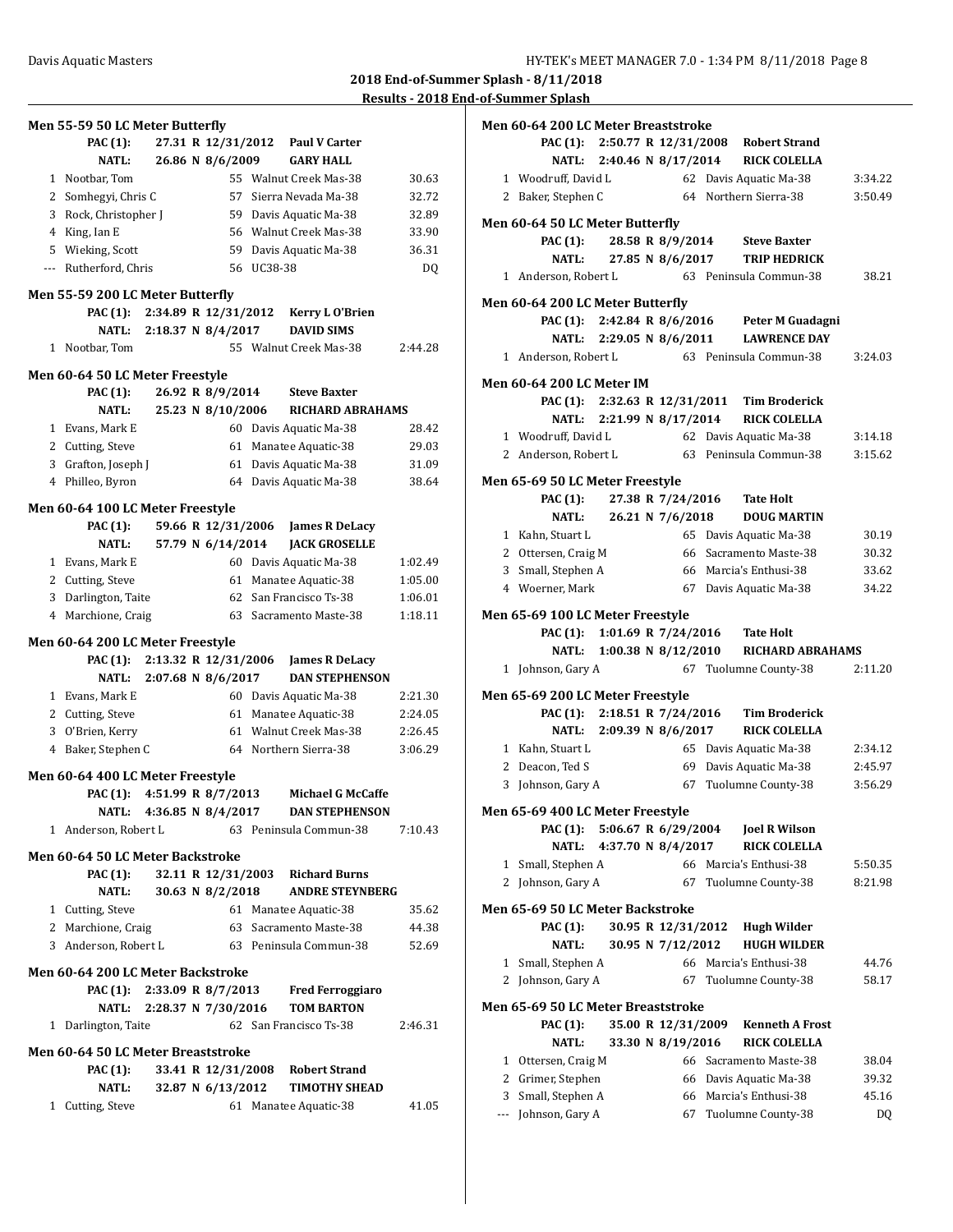**Results - 2018 End-of-Summer Splash**

| Men 65-69 50 LC Meter Butterfly  |                                        |                      |                                              |         |
|----------------------------------|----------------------------------------|----------------------|----------------------------------------------|---------|
| <b>PAC (1):</b>                  |                                        |                      | 30.13 R 12/31/2009 Robert H Olson            |         |
|                                  |                                        |                      | NATL: 28.68 N 8/16/2008 KEEFE LODWIG         |         |
| 1 Small, Stephen A               |                                        |                      | 66 Marcia's Enthusi-38                       | 38.59   |
|                                  |                                        |                      |                                              |         |
| Men 65-69 200 LC Meter Butterfly |                                        |                      |                                              |         |
|                                  |                                        |                      | PAC (1): 2:49.73 R 7/26/2015 Joel R Wilson   |         |
|                                  | NATL: 2:33.40 N 6/12/2016              |                      | <b>LAWRENCE DAY</b>                          |         |
| 1 Finley, Curtis M               |                                        |                      | 65 Davis Aquatic Ma-38                       | 4:14.66 |
| <b>Men 65-69 200 LC Meter IM</b> |                                        |                      |                                              |         |
|                                  |                                        |                      | PAC (1): 2:41.20 R 8/9/2014 Alek I Shestakov |         |
|                                  |                                        |                      | NATL: 2:25.22 N 8/19/2016 RICK COLELLA       |         |
| 1 Ottersen, Craig M              |                                        |                      | 66 Sacramento Maste-38                       | 2:58.98 |
| 2 Finley, Curtis M               |                                        |                      | 65 Davis Aquatic Ma-38                       | 3:49.28 |
|                                  |                                        |                      |                                              |         |
| Men 70-74 50 LC Meter Freestyle  |                                        |                      |                                              |         |
| <b>PAC</b> (1):                  | 28.55 R 5/9/2013                       |                      | <b>James E Elder</b>                         |         |
|                                  | NATL: 27.71 N 8/7/2015                 |                      | RICHARD ABRAHAMS                             |         |
| 1 Stone, Brett                   |                                        |                      | 70 Davis Aquatic Ma-38                       | 37.00   |
| 2 Christo, Anthony E             |                                        |                      | 72 Davis Aquatic Ma-38                       | 40.14   |
| Men 70-74 100 LC Meter Freestyle |                                        |                      |                                              |         |
|                                  | PAC (1): 1:04.85 R 8/7/2013            |                      | <b>Richard Burns</b>                         |         |
|                                  | NATL: 1:03.32 N 8/8/2015               |                      | <b>DAVID QUIGGIN</b>                         |         |
| 1 Stone, Brett                   |                                        |                      | 70 Davis Aquatic Ma-38                       | 1:26.06 |
|                                  |                                        |                      |                                              |         |
| Men 80-84 50 LC Meter Freestyle  |                                        |                      |                                              |         |
| <b>PAC (1):</b>                  |                                        |                      | 35.29 R 8/31/2000 Donald Hill                |         |
| <b>NATL:</b>                     |                                        |                      | 32.18 N 7/1/2017 JEFF FARRELL                |         |
| 1 Norris, Robert F               |                                        |                      | 80 Davis Aquatic Ma-38                       | 47.88   |
| 2 Braly, Mark                    |                                        |                      | 83 Davis Aquatic Ma-38                       | 1:17.67 |
| 3 O'Flaherty, Joseph N           |                                        |                      | 84 Davis Aquatic Ma-38                       | 1:19.12 |
| Men 80-84 100 LC Meter Freestyle |                                        |                      |                                              |         |
|                                  | PAC (1): 1:23.68 R 12/31/2000 Ray Taft |                      |                                              |         |
|                                  | NATL: 1:11.82 N 8/23/2014              |                      | <b>DAVID RADCLIFF</b>                        |         |
| 1 Braly, Mark                    |                                        |                      | 83 Davis Aquatic Ma-38                       | 3:06.45 |
|                                  |                                        |                      |                                              |         |
| Men 80-84 200 LC Meter Freestyle |                                        |                      |                                              |         |
|                                  | PAC (1): 3:09.70 R 12/31/1999          |                      | <b>Ray Taft</b>                              |         |
|                                  | NATL: 2:40.22 N 8/24/2014              |                      | <b>DAVID RADCLIFF</b>                        |         |
| 1 Braly, Mark                    |                                        |                      | 83 Davis Aquatic Ma-38                       | 6:35.72 |
| 2 O'Flaherty, Joseph N           |                                        |                      | 84 Davis Aquatic Ma-38                       | 7:15.31 |
| Men 80-84 50 LC Meter Butterfly  |                                        |                      |                                              |         |
| PAC (1):                         |                                        |                      |                                              |         |
| NATL:                            |                                        |                      |                                              |         |
|                                  |                                        | 42.89 R 12/31/1999   | <b>Ray Taft</b>                              |         |
|                                  |                                        | 38.75 N 6/8/2013     | <b>CLARKE MITCHELL</b>                       |         |
| Braly, Mark<br>$\cdots$          |                                        |                      | 83 Davis Aquatic Ma-38                       | DQ      |
| <b>Men 80-84 200 LC Meter IM</b> |                                        |                      |                                              |         |
| PAC (1):                         |                                        | 3:43.19 R 12/31/2000 | Ray Taft                                     |         |
| <b>NATL:</b>                     |                                        | 3:24.82 N 6/17/2017  | <b>DAVID COSTILL</b>                         |         |
| 1 Norris, Robert F               |                                        |                      | 80 Davis Aquatic Ma-38                       | 4:57.12 |
| 2 Braly, Mark                    |                                        | 83                   | Davis Aquatic Ma-38                          | 7:50.94 |
|                                  |                                        |                      |                                              |         |
|                                  |                                        |                      |                                              |         |

| Women 120-159 400 LC Meter Freestyle Relay         |                                 |
|----------------------------------------------------|---------------------------------|
| PAC (1): 4:17.94 R 12/31/1994                      | <b>STAN</b>                     |
| McKinney, Chichester, Danielle Ogier, Shibuya      |                                 |
| 4:17.94 N 7/31/1994<br>NATL:                       | <b>STANFORD MASTERS SWIMMIN</b> |
| M MC KINNEY, C CHICHESTER, D OGIER, K SHIBUYA      |                                 |
| 1 Davis Aquatic Ma-38                              | 5:00.76<br>A                    |
| 1) Wright, Erica W44                               | 2) Belluomini, Melanie C W41    |
| 3) Hernandez, Sarah W34                            | 4) Mohn, Jennifer L W27         |
| Women 160-199 400 LC Meter Medley Relay            |                                 |
| PAC (1): 4:56.95 R 12/31/2009                      | <b>WCM</b>                      |
| Lisa Ward, Debbie Santos, Sandi Easton, BJ Henry   |                                 |
| NATL: 4:41.71 N 6/13/2015                          | <b>NORTH CAROLINA MASTERS</b>   |
| E BRAUN, K LINDAUER, A UHL, J STRINGER             |                                 |
| 1 Davis Aquatic Ma-38                              | 5:34.08<br>A                    |
| 1) Wright, Erica W44                               | 2) Garforth, Emma W50           |
| 3) Hernandez, Sarah W34                            | 4) Belluomini, Melanie C W41    |
|                                                    |                                 |
| Women 200-239 400 LC Meter Freestyle Relay         |                                 |
| PAC (1): 4:53.21 R 12/31/2012                      | MELO                            |
| L Sheeper, B Breen, M Armstrong, B Jones           |                                 |
| NATL: 4:26.53 N 7/6/2014                           | <b>UCLA BRUIN MASTERS</b>       |
| E STEBBINS, C CIRAULO, V HIBBEN, L DODD            |                                 |
| 1 Davis Aquatic Ma-38                              | 5:17.82<br>A                    |
| 1) Pratt, Wendy B W58                              | 2) Langston, Julie A W56        |
| 3) Loomis, Caroline W55                            | 4) Russell, Jane E W55          |
| 2 Davis Aquatic Ma-38                              | 6:20.79<br>B                    |
| 1) Bowden, Melanie W55                             | 2) Mata, Margo J W55            |
| 3) Crow, Joan A W54                                | 4) Phalen, Jennifer R W54       |
| Women 200-239 400 LC Meter Medley Relay            |                                 |
| PAC (1): 6:09.54 R 12/31/2009                      | USF                             |
| Diane Smith, Cathy Huang, Gwen Dornan, Mary Saal   |                                 |
| 4:58.86 N 7/30/2016<br>NATL:                       | <b>NORTH TEXAS LONESTARS</b>    |
| S STONE, K MACCURDY, M REA, K HENDERSON            |                                 |
| 1 Davis Aquatic Ma-38                              | A<br>6:42.12                    |
| 1) Langston, Julie A W56                           | 2) Crow, Joan A W54             |
| 3) Phalen, Jennifer R W54                          | 4) Pratt, Wendy B W58           |
| Women 240-279 400 LC Meter Freestyle Relay         |                                 |
| PAC (1): 5:43.36 R 12/31/2012 MAM                  |                                 |
| Ruth Shaps, Susie Caso, Peg McPartland, Juliet Cox |                                 |
| <b>NATL:</b><br>4:49.89 N 7/20/2014                | <b>PLANO WETCATS</b>            |
| J COLE, K MACCURDY, C MCKELVEY, L MORRISON         |                                 |
| 1 Swymnut Masters-38                               | A<br>6:42.20                    |
| 1) Peroni, Diana H W46                             | 2) Flesh, Anice W W82           |
| 3) Willard, Mimi W65                               | 4) Mothersill, Jane W62         |
| 2 Davis Aquatic Ma-38                              | 7:01.44<br>A                    |
| 1) Lantz, Katy C W65                               | 2) Gill, Kathy W64              |
| 3) Barrett, Diane M W62                            | 4) Johnson, Deanna L W62        |
|                                                    |                                 |
| Women 240-279 400 LC Meter Medley Relay            |                                 |
| PAC (1): 6:50.38 R 12/31/1992                      | <b>WCM</b>                      |
| B Jordan, A Pisciotta, J Alexander, B Barabash     |                                 |
| 5:33.65 N 7/9/2011<br><b>NATL:</b>                 | <b>OREGON MASTERS</b>           |
| J WARD, G PIERSON, C CRABBE, K ANDRUS-HUGHES       |                                 |
| 1 Swymnut Masters-38                               | 7:59.54<br>A                    |
| 1) Willard, Mimi W65                               | 2) Flesh, Anice W W82           |
| 3) Peroni, Diana H W46                             | 4) Mothersill, Jane W62         |
|                                                    |                                 |